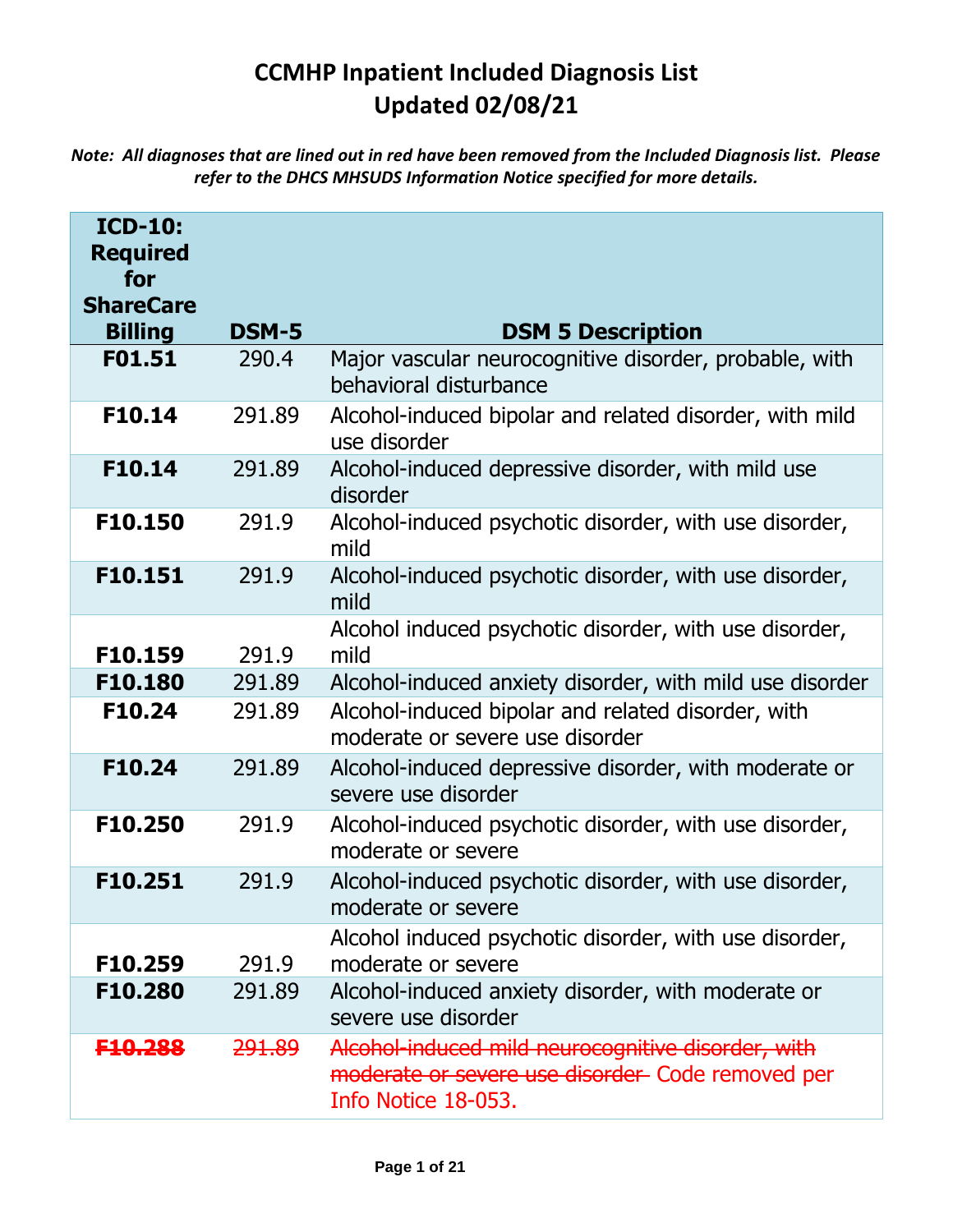| <b>ICD-10:</b><br><b>Required</b><br>for<br><b>ShareCare</b> |                   |                                                                                                                                                                                                            |
|--------------------------------------------------------------|-------------------|------------------------------------------------------------------------------------------------------------------------------------------------------------------------------------------------------------|
| <b>Billing</b>                                               | <b>DSM-5</b>      | <b>DSM 5 Description</b>                                                                                                                                                                                   |
| F10.94                                                       | 291.89            | Alcohol-induced bipolar and related disorder, without<br>use disorder                                                                                                                                      |
| F10.94                                                       | 291.89            | Alcohol-induced depressive disorder, without use<br>disorder                                                                                                                                               |
| F10.950                                                      | 291.9             | Alcohol-induced psychotic disorder, without use disorder                                                                                                                                                   |
| F10.951                                                      | 291.9             | Alcohol-induced psychotic disorder, without use disorder                                                                                                                                                   |
| F10.959                                                      | 291.9             | Alcohol induced psychotic disorder, without use disorder                                                                                                                                                   |
| F10.980                                                      | 291.89            | Alcohol induced anxiety disorder, without use disorder                                                                                                                                                     |
| F11.14                                                       | 292.84            | Opioid-induced depressive disorder, with mild use<br>disorder                                                                                                                                              |
| F11.150                                                      | 292.9             | Other (or unknown) substance-induced psychotic<br>disorder, with use disorder, Mild (for reference, ICD-10:<br>opioid abuse with opioid-induced psychotic disorder,<br>with delusions)                     |
| F11.151                                                      | 292.9             | Other (or unknown) substance-induced psychotic<br>disorder, with use disorder, Mild (for reference, ICD-10:<br>opioid abuse with opioid-induced psychotic disorder,<br>with hallucinations)                |
| F11.159                                                      | 292.9             | Other (or unknown) substance-induced psychotic<br>disorder, with use disorder, mild (for reference, ICD-10:<br>Opioid abuse with opioid-induced psychotic disorder,<br>unspecified)                        |
| <del>F11.188</del>                                           | <del>292.89</del> | Opioid induced anxiety disorder, with mild use disorder                                                                                                                                                    |
|                                                              |                   | Code removed per Info Notice 18-053.                                                                                                                                                                       |
| F11.24                                                       | 292.84            | Opioid-induced depressive disorder, with moderate or<br>severe use disorder                                                                                                                                |
| F11.250                                                      | 292.9             | Other (or unknown) substance-induced psychotic<br>disorder, with use disorder, moderate or severe (for<br>reference – ICD-10 Opioid dependence with opioid-<br>induced psychotic disorder, with delusions) |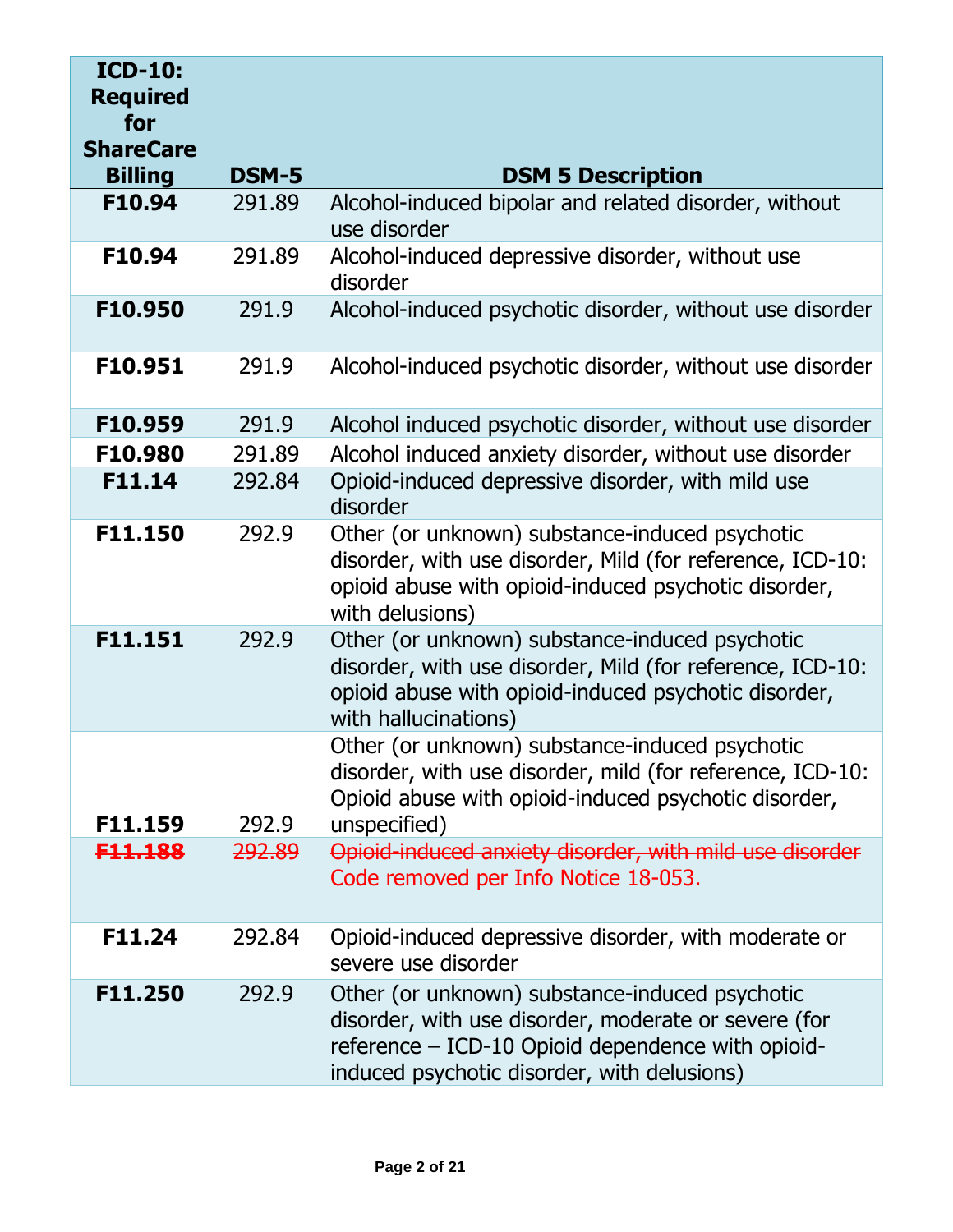| <b>ICD-10:</b><br><b>Required</b><br>for<br><b>ShareCare</b> |              |                                                                                                                                                                                                                 |
|--------------------------------------------------------------|--------------|-----------------------------------------------------------------------------------------------------------------------------------------------------------------------------------------------------------------|
| <b>Billing</b>                                               | <b>DSM-5</b> | <b>DSM 5 Description</b>                                                                                                                                                                                        |
| F11.251                                                      | 292.9        | Other (or unknown) substance-induced psychotic<br>disorder, with use disorder, Moderate or severe (for<br>reference, ICD-10: Opioid dependence with opioid-<br>induced psychotic disorder, with hallucinations) |
| F11.259                                                      | 292.9        | Other (or unknown) substance-induced psychotic<br>disorder, with use disorder, moderate or severe (for<br>reference, ICD-10: Opioid dependence with opioid-<br>induced psychotic disorder, unspecified)         |
| <del>F11.288</del>                                           | 292.89       | Opioid-induced anxiety disorder, with moderate or<br>severe use disorder Code removed per Notice 18-053.                                                                                                        |
| F11.94                                                       | 292.84       | Opioid-induced depressive disorder, without use<br>disorder                                                                                                                                                     |
| F11.950                                                      | 292.9        | Other substance induced psychotic disorder, without<br>use disorder (for reference, ICD-10: Opioid use,<br>Unspecified, with opioid-induced psychotic disorder)                                                 |
| F11.951                                                      | 292.9        | Other substance induced psychotic disorder, without<br>use disorder (for reference, ICD-10: Opioid use,<br>Unspecified, with opioid-induced psychotic disorder,<br>with hallucinations)                         |
| F11.959                                                      | 292.9        | Other (or unknown) substance-induced psychotic<br>disorder, without use disorder (for reference, ICD-10:<br>Opioid use, unspecified with opioid-induced psychotic<br>disorder, unspecified)                     |
| F11.988                                                      | 292.89       | Opioid-induced anxiety disorder, without use disorder                                                                                                                                                           |
| F12.150                                                      | 292.9        | Cannabis-induced psychotic disorder, with use disorder,<br>Mild                                                                                                                                                 |
| F12.151                                                      | 292.9        | Cannabis-induced psychotic disorder, with use disorder,<br>Mild                                                                                                                                                 |
| F12.159                                                      | 292.9        | Cannabis induced psychotic disorder, with use disorder,<br>mild                                                                                                                                                 |
| F12.180                                                      | 292.89       | Cannabis-induced anxiety disorder, with mild use<br>disorder                                                                                                                                                    |
| F12.250                                                      | 292.9        | Cannabis-induced psychotic disorder, with use disorder,<br>Moderate or severe                                                                                                                                   |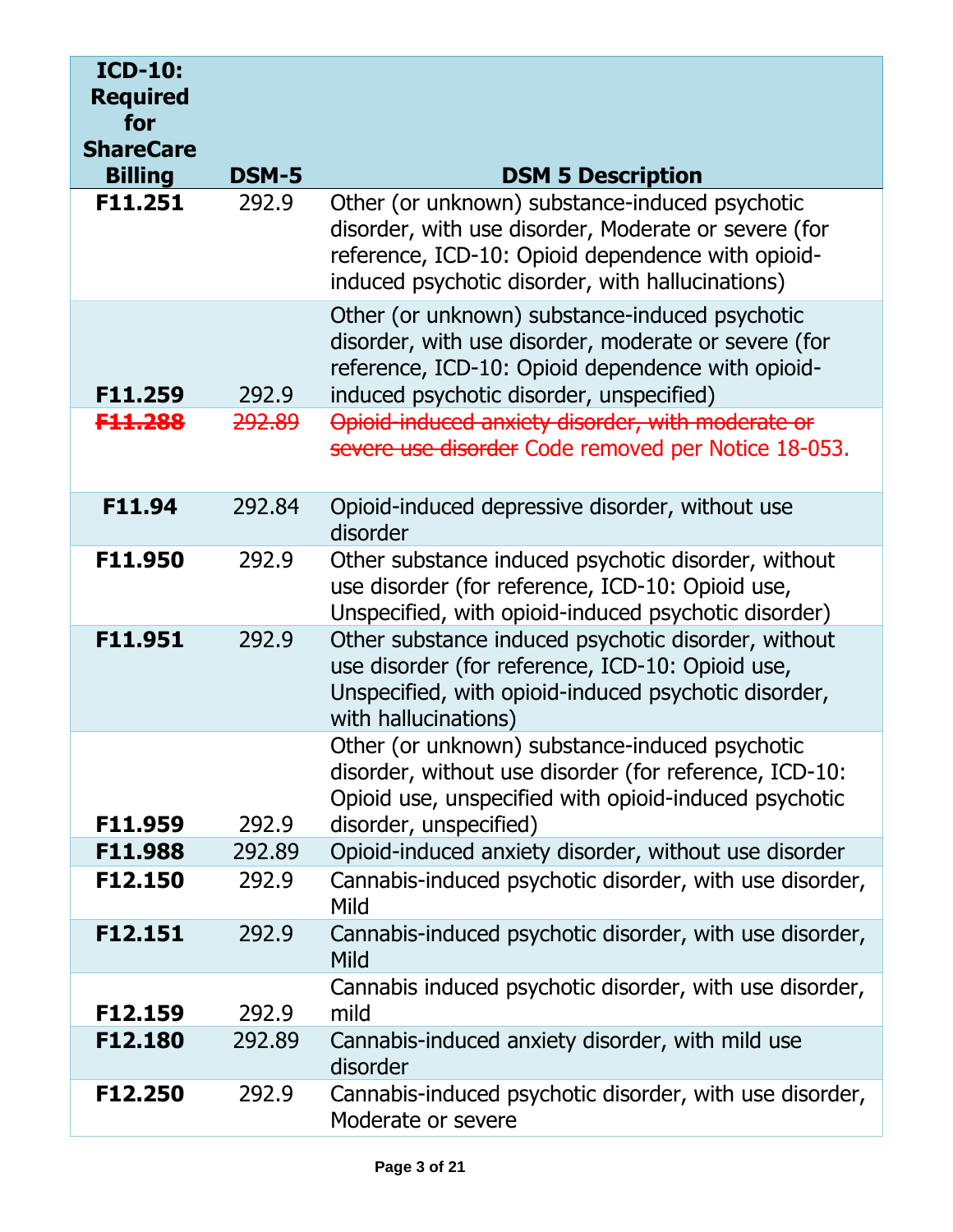| <b>ICD-10:</b><br><b>Required</b><br>for<br><b>ShareCare</b> |              |                                                                                                                   |
|--------------------------------------------------------------|--------------|-------------------------------------------------------------------------------------------------------------------|
| <b>Billing</b>                                               | <b>DSM-5</b> | <b>DSM 5 Description</b>                                                                                          |
| F12.251                                                      | 292.9        | Cannabis-induced psychotic disorder, with use disorder,<br>Moderate or severe                                     |
| F12.259                                                      | 292.9        | Cannabis induced psychotic disorder, with use disorder,<br>moderate or severe                                     |
| F12.280                                                      | 292.89       | Cannabis-induced anxiety disorder, with moderate or<br>severe use                                                 |
| F12.950                                                      | 292.9        | Cannabis-induced psychotic disorder, without use<br>disorder                                                      |
| F12.951                                                      | 292.9        | Cannabis-induced psychotic disorder, without use<br>disorder                                                      |
| F12.959                                                      | 292.9        | Cannabis induced psychotic disorder, without use<br>disorder                                                      |
| F12.980                                                      | 292.89       | Cannabis-induced anxiety disorder, without use disorder                                                           |
| F13.14                                                       | 292.84       | Sedative-, hypnotic-, or anxiolytic-induced bipolar and<br>related disorder, with mild use disorder               |
| F13.14                                                       | 292.84       | Sedative-, hypnotic-, or anxiolytic-induced depressive<br>disorder, with mild use disorder                        |
| F13.150                                                      | 292.9        | Sedative-, hypnotic-, or anxiolytic-induced psychotic<br>disorder, with use disorder, Mild                        |
| F13.151                                                      | 292.9 P      | Sedative-, hypnotic-, or anxiolytic-induced psychotic<br>disorder, with use disorder, Mild                        |
| F13.159                                                      | 292.9        | Sedative-, hypnotic-, or anxiolytic-induced psychotic<br>disorder, with use disorder, Mild                        |
| F13.180                                                      | 292.89       | Sedative-, hypnotic-, or anxiolytic-induced anxiety<br>disorder, with mild use disorder                           |
| F13.24                                                       | 292.84       | Sedative-, hypnotic-, or anxiolytic-induced bipolar and<br>related disorder, with moderate or severe use disorder |
| F13.24                                                       | 292.84       | Sedative-, hypnotic-, or anxiolytic-induced depressive<br>disorder, with moderate or severe use disorder          |
| F13.250                                                      | 292.9        | Sedative-, hypnotic-, or anxiolytic-induced psychotic<br>disorder, with use disorder, Moderate or severe          |
| F13.251                                                      | 292.9        | Sedative-, hypnotic-, or anxiolytic-induced psychotic<br>disorder, with use disorder, Moderate or severe          |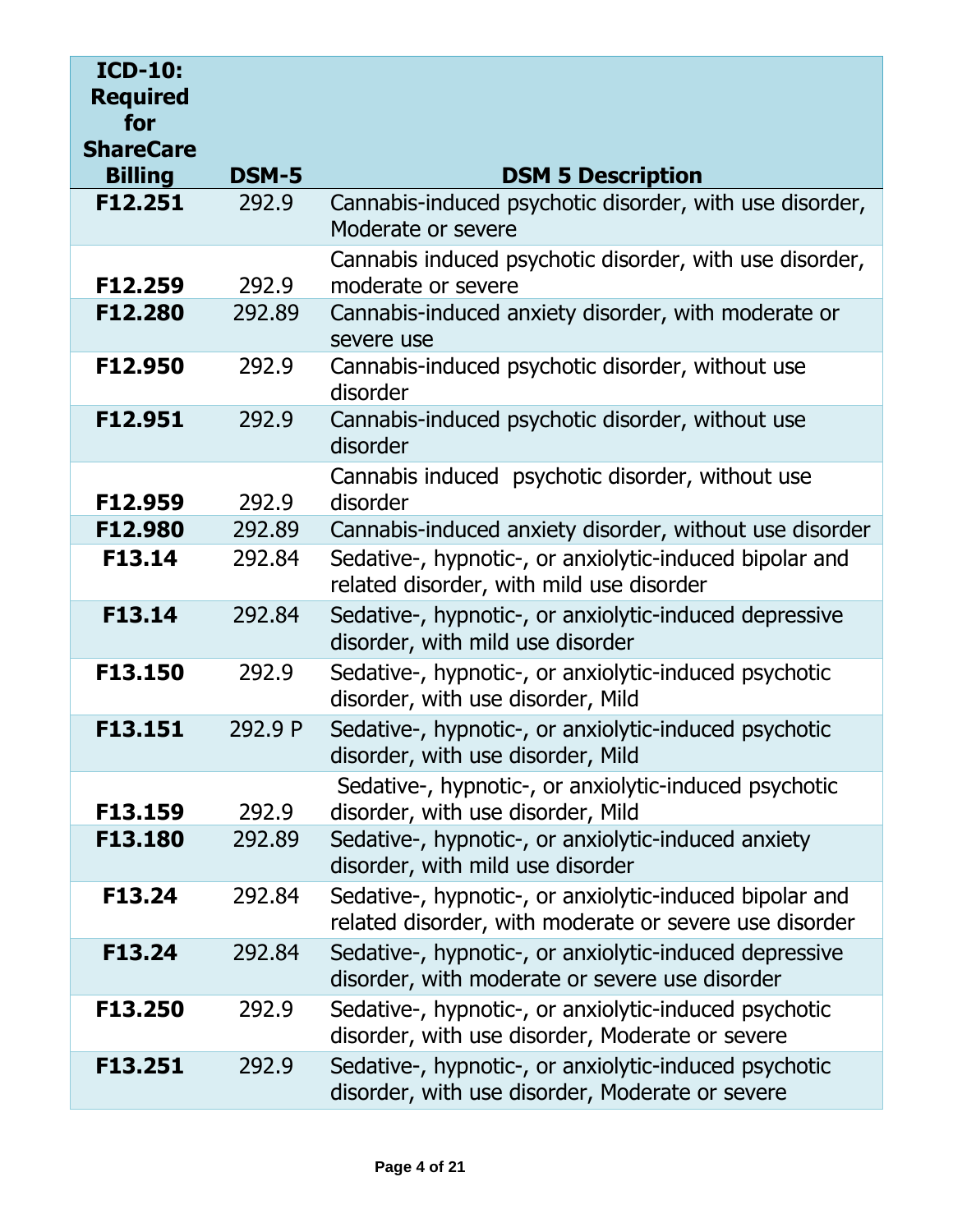| <b>ICD-10:</b><br><b>Required</b><br>for<br><b>ShareCare</b> |              |                                                                                                       |
|--------------------------------------------------------------|--------------|-------------------------------------------------------------------------------------------------------|
| <b>Billing</b>                                               | <b>DSM-5</b> | <b>DSM 5 Description</b>                                                                              |
|                                                              |              | Sedative-, hypnotic-, or anxiolytic-induced psychotic                                                 |
| F13.259                                                      | 292.9        | disorder, with use disorder, Moderate of severe                                                       |
| F13.280                                                      | 292.89       | Sedative-, hypnotic-, or anxiolytic-induced anxiety<br>disorder, with moderate or severe use disorder |
| F13.94                                                       | 292.84       | Sedative-, hypnotic-, or anxiolytic-induced bipolar and<br>related disorder, without use disorder     |
| F13.94                                                       | 292.84       | Sedative-, hypnotic-, or anxiolytic-induced depressive<br>disorder, without use disorder              |
| F13.950                                                      | 292.9        | Sedative-, hypnotic-, or anxiolytic-induced psychotic<br>disorder, without use disorder               |
| F13.951                                                      | 292.9        | Sedative-, hypnotic-, or anxiolytic-induced psychotic<br>disorder, without use disorder               |
| F13.959                                                      | 292.9        | Sedative-, hypnotic-, or anxiolytic-induced psychotic<br>disorder, without use disorder               |
| F13.980                                                      | 292.89       | Sedative-, hypnotic-, or anxiolytic-induced anxiety<br>disorder, without use disorder                 |
| F14.14                                                       | 292.84       | Cocaine-induced bipolar and related disorder, with mild<br>use disorder                               |
| F14.14                                                       | 292.84       | Cocaine-induced depressive disorder, with mild use<br>disorder                                        |
| F14.150                                                      | 292.9        | Cocaine-induced psychotic disorder, with use disorder,<br>Mild                                        |
| F14.151                                                      | 292.9        | Cocaine-induced psychotic disorder, with use disorder,<br>Mild                                        |
| F14.159                                                      | 292.9        | Cocaine induced cocaine induced psychotic disorder,<br>with use disorder, mild                        |
| F14.180                                                      | 292.89       | Cocaine-induced anxiety disorder, with mild use<br>disorder                                           |
| F14.24                                                       | 292.84       | Cocaine-induced bipolar and related disorder, with<br>moderate or severe use disorder                 |
| F14.24                                                       | 292.84       | Cocaine-induced depressive disorder, with moderate or<br>severe use disorder                          |
| F14.250                                                      | 292.9        | Cocaine-induced psychotic disorder, with use disorder,<br>Moderate or severe                          |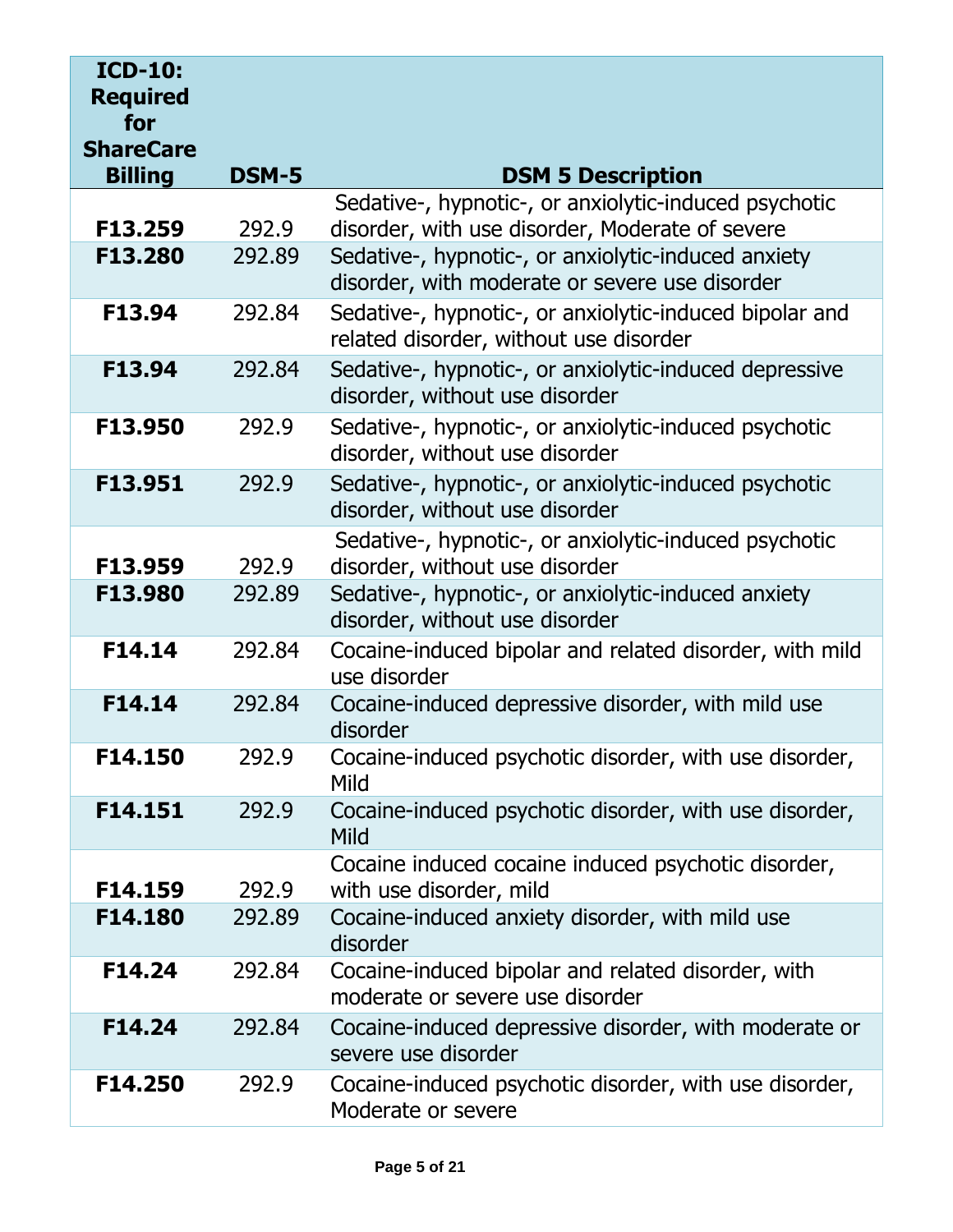| <b>ICD-10:</b><br><b>Required</b><br>for<br><b>ShareCare</b> |              |                                                                                                                |
|--------------------------------------------------------------|--------------|----------------------------------------------------------------------------------------------------------------|
| <b>Billing</b>                                               | <b>DSM-5</b> | <b>DSM 5 Description</b>                                                                                       |
| F14.251                                                      | 292.9        | Cocaine-induced psychotic disorder, with use disorder,<br>Moderate or severe                                   |
| F14.259                                                      | 292.9        | Cocaine induced cocaine induced psychotic disorder,<br>with use disorder, moderate of severe                   |
| F14.280                                                      | 292.89       | Cocaine-induced anxiety disorder, with moderate or<br>severe use disorder                                      |
| F14.94                                                       | 292.84       | Cocaine-induced bipolar and related disorder, without<br>use disorder                                          |
| F14.94                                                       | 292.84       | Cocaine-induced depressive disorder, without use<br>disorder                                                   |
| F14.950                                                      | 292.9        | Cocaine-induced psychotic disorder, without use<br>disorder                                                    |
| F14.951                                                      | 292.9        | Cocaine-induced psychotic disorder, without use<br>disorder                                                    |
| F14.959                                                      | 292.9        | Cocaine induced psychotic disorder, without use<br>disorder                                                    |
| F14.980                                                      | 292.89       | Cocaine-induced anxiety disorder, without use disorder                                                         |
| F15.14                                                       | 292.84       | Amphetamine (or other stimulant)-induced bipolar and<br>related disorder, with mild use disorder               |
| F15.14                                                       | 292.84       | Amphetamine (or other stimulant)-induced depressive<br>disorder, with mild use disorder                        |
| F15.150                                                      | 292.9        | Amphetamine (or other stimulant)-induced psychotic<br>disorder, with use disorder, Mild                        |
| F15.151                                                      | 292.9        | Amphetamine (or other stimulant)-induced psychotic<br>disorder, with use disorder, Mild                        |
| F15.159                                                      | 292.9        | Amphetamine (or other stimulant) induced psychotic<br>disorder, with use disorder, mild                        |
| F15.180                                                      | 292.89       | Amphetamine (or other stimulant)-induced anxiety<br>disorder, with mild use disorder                           |
| F15.180                                                      | 292.89       | Caffeine-induced anxiety disorder, with mild use<br>disorder                                                   |
| F15.24                                                       | 292.84       | Amphetamine (or other stimulant)-induced bipolar and<br>related disorder, with moderate or severe use disorder |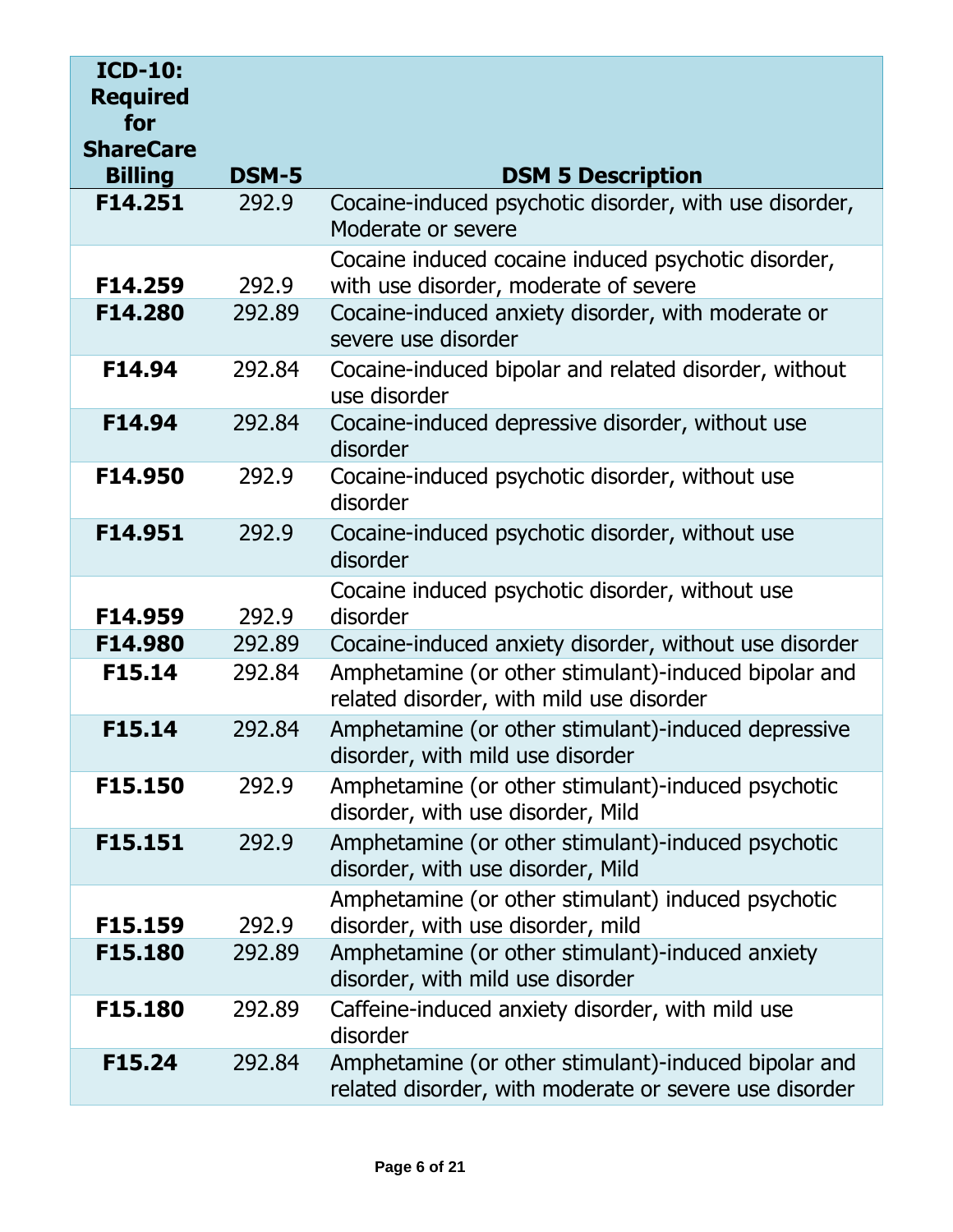| <b>ICD-10:</b><br><b>Required</b><br>for<br><b>ShareCare</b> |              |                                                                                                       |
|--------------------------------------------------------------|--------------|-------------------------------------------------------------------------------------------------------|
| <b>Billing</b>                                               | <b>DSM-5</b> | <b>DSM 5 Description</b>                                                                              |
| F15.24                                                       | 292.84       | Amphetamine (or other stimulant)-induced depressive<br>disorder, with moderate or severe use disorder |
| F15.250                                                      | 292.9        | Amphetamine (or other stimulant)-induced psychotic<br>disorder, with use disorder, Moderate or severe |
| F15.251                                                      | 292.9        | Amphetamine (or other stimulant)-induced psychotic<br>disorder, with use disorder, Moderate or severe |
| F15.259                                                      | 292.9        | Amphetamine (or other) stimulant induced psychotic<br>disorder, with use disorder, moderate or severe |
| F15.280                                                      | 292.89       | Amphetamine (or other stimulant)-induced anxiety<br>disorder, with moderate or severe use disorder    |
| F15.280                                                      | 292.89       | Caffeine-induced anxiety disorder, with moderate or<br>severe use disorder                            |
| F15.94                                                       | 292.84       | Amphetamine (or other stimulant)-induced bipolar and<br>related disorder, without use disorder        |
| F15.94                                                       | 292.84       | Amphetamine (or other stimulant)-induced depressive<br>disorder, without use disorder                 |
| F15.950                                                      | 292.9        | Amphetamine (or other stimulant)-induced psychotic<br>disorder, without use disorder                  |
| F15.951                                                      | 292.9        | Amphetamine (or other stimulant)-induced psychotic<br>disorder, without use disorder                  |
| F15.959                                                      | 292.9        | Amphetamine (or other) stimulant induced psychotic<br>disorder, without use disorder                  |
| F15.980                                                      | 292.89       | Amphetamine (or other stimulant)-induced anxiety<br>disorder, without use disorder                    |
| F15.980                                                      | 292.89       | Caffeine-induced anxiety disorder, without use disorder                                               |
| F16.14                                                       | 292.84       | Other hallucinogen-induced bipolar and related disorder,<br>with mild use disorder                    |
| F16.14                                                       | 292.84       | Other hallucinogen-induced depressive disorder, with<br>mild use disorder                             |
| F16.14                                                       | 292.84       | Phencyclidine-induced bipolar and related disorder, with<br>mild use disorder                         |
| F16.14                                                       | 292.84       | Phencyclidine-induced depressive disorder, with mild<br>use disorder                                  |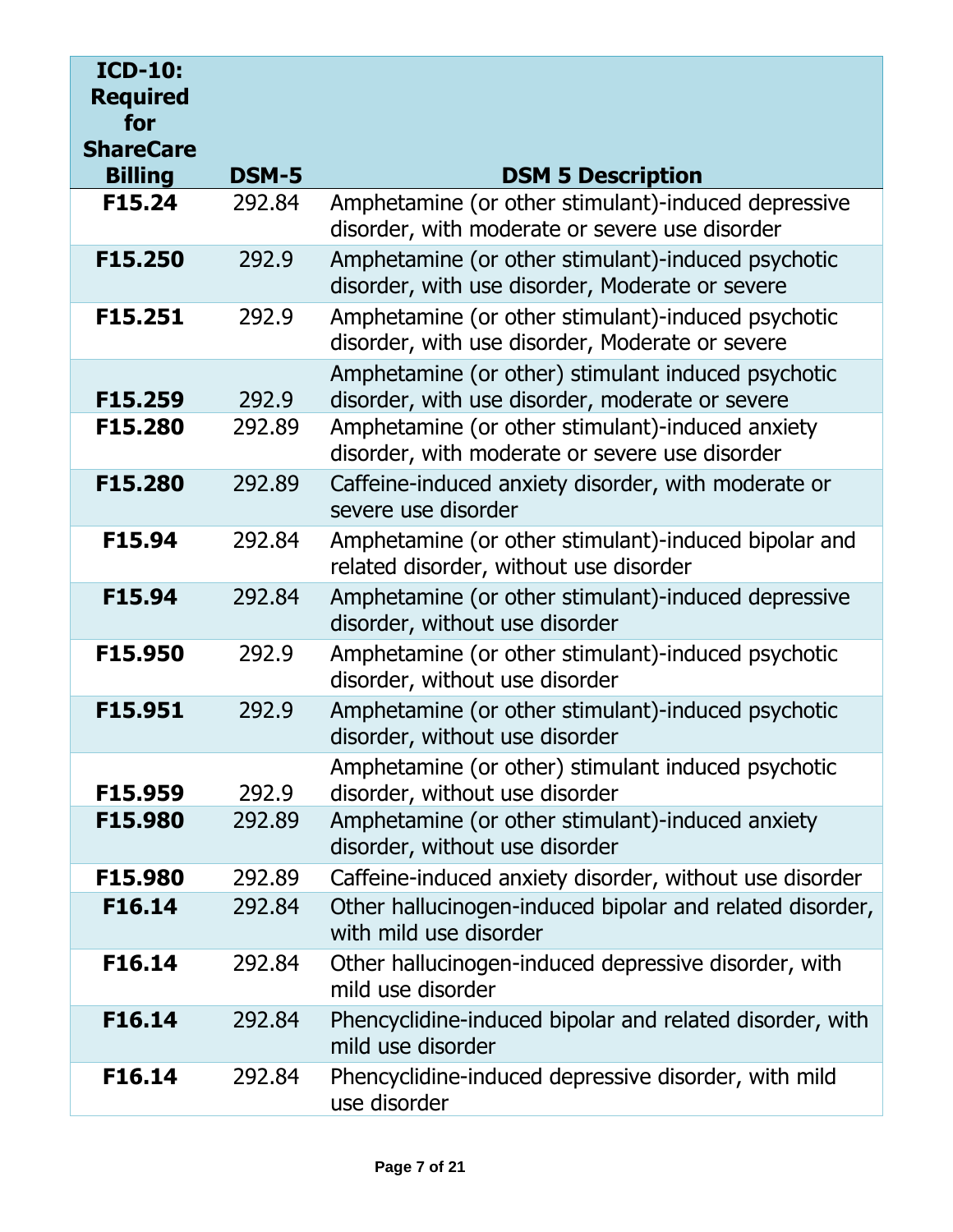| <b>ICD-10:</b><br><b>Required</b><br>for<br><b>ShareCare</b> |              |                                                                                                  |
|--------------------------------------------------------------|--------------|--------------------------------------------------------------------------------------------------|
| <b>Billing</b>                                               | <b>DSM-5</b> | <b>DSM 5 Description</b>                                                                         |
| F16.150                                                      | 292.9        | Other hallucinogen-induced psychotic disorder, with use<br>disorder, Mild                        |
| F16.151                                                      | 292.9        | Other hallucinogen-induced psychotic disorder, with use<br>disorder, Mild                        |
|                                                              |              | Other hallucinogen induced psychotic disorder, with use                                          |
| F16.159                                                      | 292.9        | disorder, mild                                                                                   |
| F16.180                                                      | 292.89       | Other hallucinogen-induced anxiety disorder, with mild<br>use disorder                           |
| F16.180                                                      | 292.89       | Phencyclidine-induced anxiety disorder, with mild use<br>disorder                                |
| F16.183                                                      | 292.89       | Hallucinogen persisting perception disorder                                                      |
| F16.24                                                       | 292.84       | Other hallucinogen-induced bipolar and related disorder,<br>with moderate or severe use disorder |
| F16.24                                                       | 292.84       | Other hallucinogen-induced depressive disorder, with<br>moderate or severe use disorder          |
| F16.24                                                       | 292.84       | Phencyclidine-induced bipolar and related disorder, with<br>moderate or severe use disorder      |
| F16.24                                                       | 292.84       | Phencyclidine-induced depressive disorder, with<br>moderate or severe use disorder               |
| F16.250                                                      | 292.9        | Other hallucinogen-induced psychotic disorder, with use<br>disorder, Moderate or severe          |
| F16.251                                                      | 292.9        | Other hallucinogen-induced psychotic disorder, with use<br>disorder, Moderate or severe          |
|                                                              |              | Other hallucinogen induced psychotic disorder, with use                                          |
| F16.259                                                      | 292.9        | disorder, moderate of severe                                                                     |
| F16.280                                                      | 292.89       | Other hallucinogen-induced anxiety disorder, with<br>moderate or severe use disorder             |
| F16.280                                                      | 292.89       | Phencyclidine-induced anxiety disorder, with moderate<br>or severe use disorder                  |
| F16.283                                                      | 292.82       | Hallucinogen persisting perception disorder                                                      |
| F16.94                                                       | 292.84       | Other hallucinogen-induced bipolar and related disorder,<br>without use disorder                 |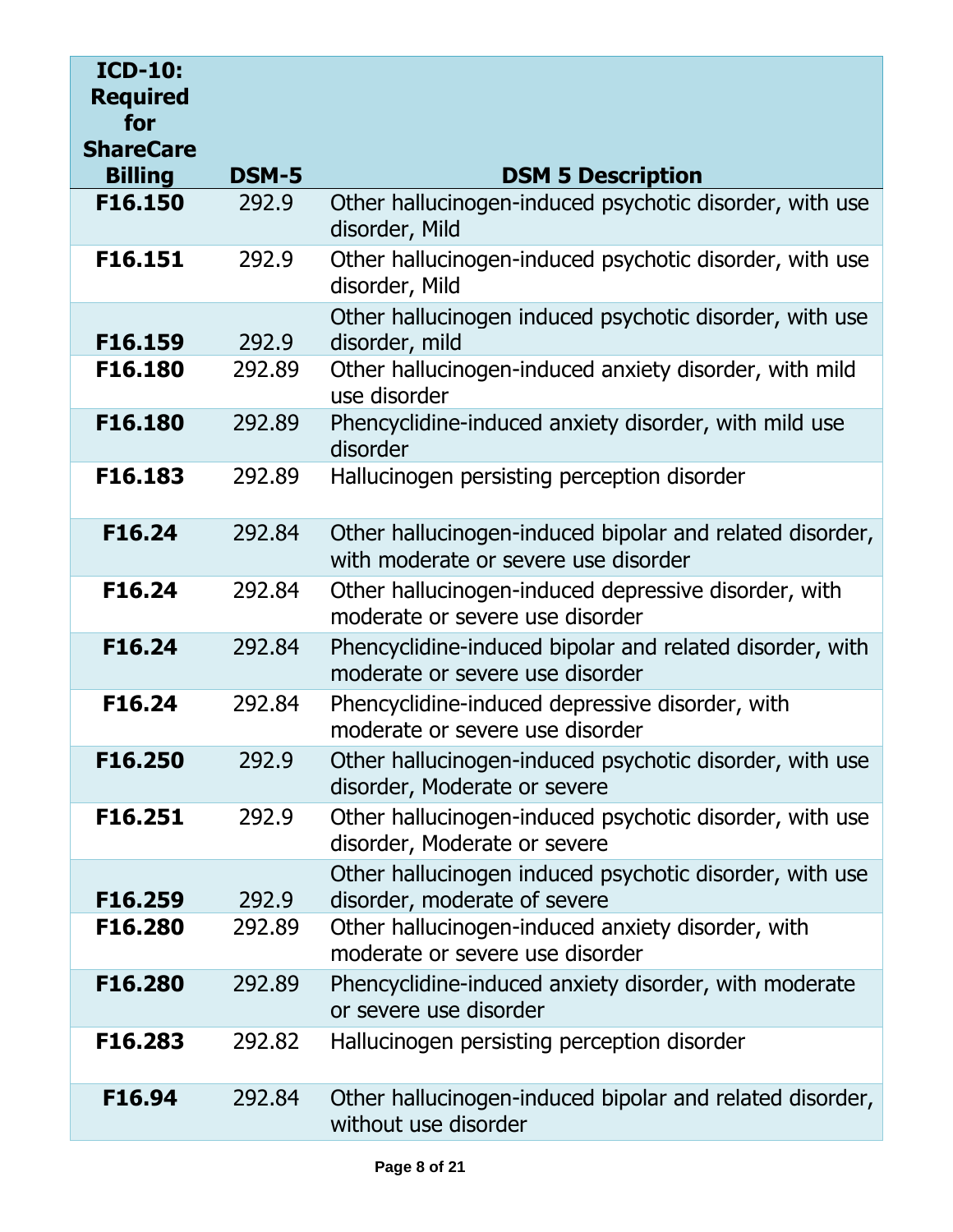| <b>ICD-10:</b><br><b>Required</b><br>for<br><b>ShareCare</b> |                   |                                                                                                               |
|--------------------------------------------------------------|-------------------|---------------------------------------------------------------------------------------------------------------|
| <b>Billing</b>                                               | <b>DSM-5</b>      | <b>DSM 5 Description</b>                                                                                      |
| F16.94                                                       | 292.84            | Other hallucinogen-induced depressive disorder, without<br>use disorder                                       |
| F16.94                                                       | 292.84            | Phencyclidine-induced bipolar and related disorder,<br>without use disorder                                   |
| F16.94                                                       | 292.84            | Phencyclidine-induced depressive disorder, without use<br>disorder                                            |
| F16.950                                                      | 292.9             | Other hallucinogen-induced psychotic disorder, without<br>use disorder                                        |
| F16.951                                                      | 292.9             | Other hallucinogen-induced psychotic disorder, without<br>use disorder                                        |
| F16.959                                                      | 292.9             | Other hallucinogen induced psychotic disorder, without<br>use disorder                                        |
| F16.980                                                      | 292.89            | Other hallucinogen-induced anxiety disorder, without<br>use disorder                                          |
| F16.980                                                      | 292.89            | Phencyclidine-induced anxiety disorder, without use<br>disorder                                               |
| F16.983                                                      | 292.89            | Hallucinogen persisting perception disorder                                                                   |
| F18.14                                                       | 292.84            | Inhalant-induced depressive disorder, with mild use<br>disorder                                               |
| F18.150                                                      | 292.9             | Inhalant-induced psychotic disorder, with use disorder,<br>moderate or severe                                 |
| F18.151                                                      | 292.9             | Inhalant-induced psychotic disorder, with use disorder,<br>moderate or severe                                 |
| F18.159                                                      | 292.9             | Inhalant induced psychotic disorder, with use disorder,<br>mild                                               |
| F18.180                                                      | 292.89            | Inhalant-induced anxiety disorder, with mild use<br>disorder                                                  |
| <del>F18.188</del>                                           | <del>292.89</del> | Inhalant-induced mild neurocognitive disorder, with mild<br>use disorder Code removed per Info Notice 18-053. |
| F18.24                                                       | 292.84            | Inhalant-induced depressive disorder, with moderate or<br>severe use disorder                                 |
| F18.250                                                      | 292.9             | Inhalant-induced psychotic disorder, with use disorder,<br>mild                                               |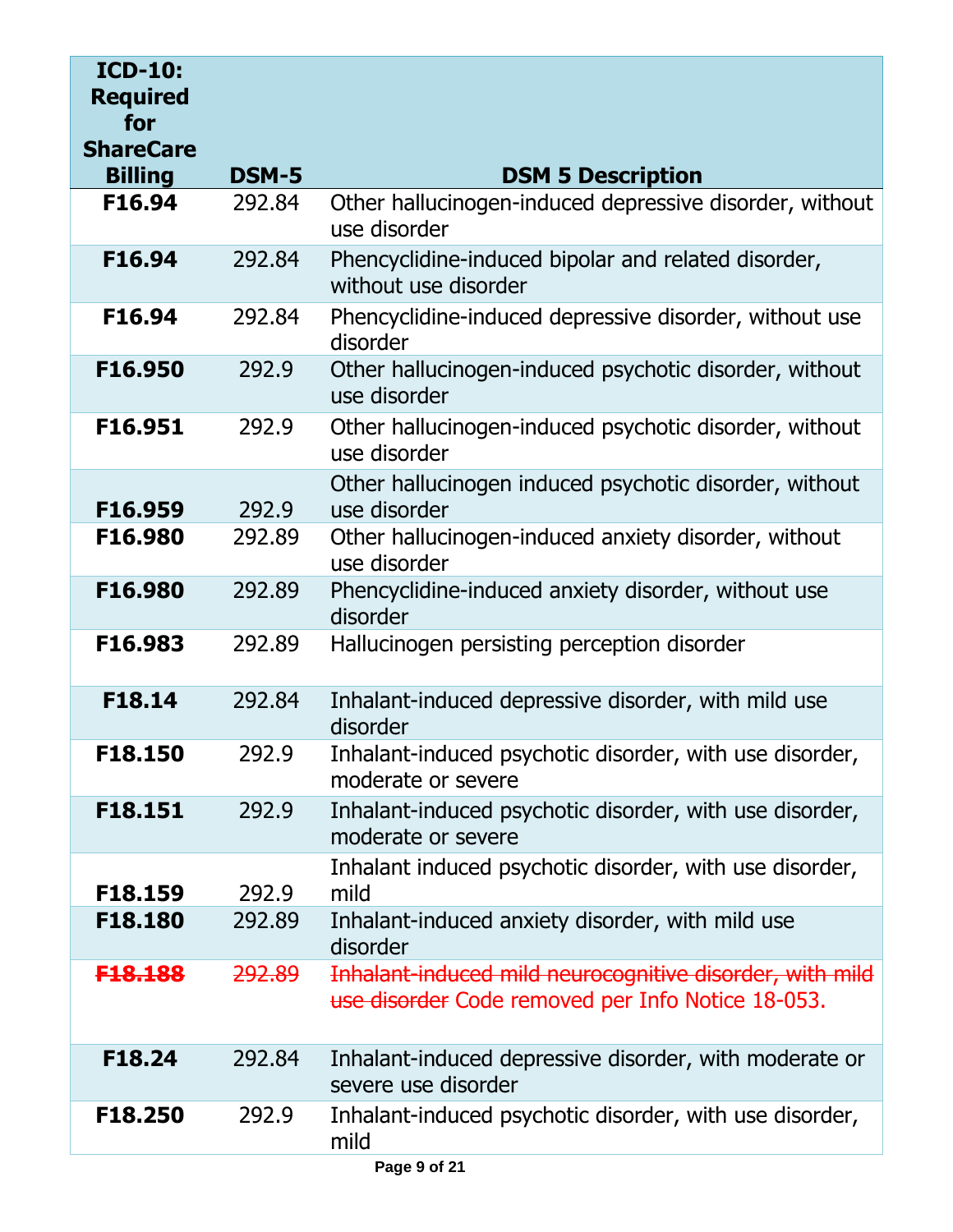| <b>ICD-10:</b><br><b>Required</b><br>for<br><b>ShareCare</b> |                   |                                                                                                                                |
|--------------------------------------------------------------|-------------------|--------------------------------------------------------------------------------------------------------------------------------|
| <b>Billing</b>                                               | <b>DSM-5</b>      | <b>DSM 5 Description</b>                                                                                                       |
| F18.251                                                      | 292.9             | Inhalant-induced psychotic disorder, with use disorder,<br>mild                                                                |
| F18.259                                                      | 292.9             | Inhalant induced psychotic disorder, with use disorder,<br>moderate of severe                                                  |
| F18.280                                                      | 292.89            | Inhalant-induced anxiety disorder, with moderate or<br>severe use disorder                                                     |
| F18.288                                                      | 292.89            | Inhalant-induced mild neurocognitive disorder, with<br>moderate or severe use disorder Code removed per Info<br>Notice 18-053. |
| F18.94                                                       | 292.84            | Inhalant-induced depressive disorder, without use<br>disorder                                                                  |
| F18.950                                                      | 292.9             | Inhalant-induced psychotic disorder, without use<br>disorder                                                                   |
| F18.951                                                      | 292.9             | Inhalant-induced psychotic disorder, without use<br>disorder                                                                   |
| F18.959                                                      | 292.9             | Inhalant induced psychotic disorder, without use<br>disorder                                                                   |
| F18,980                                                      | 292.89            | Inhalant-induced anxiety disorder                                                                                              |
| <del>F18.988</del>                                           | <del>292.89</del> | Inhalant-induced mild neurocognitive disorder, without<br>use disorder Code removed per Info Notice 18-053.                    |
| F19.14                                                       | 292.84            | Other (or unknown) substance-induced bipolar and<br>related disorder, with mild use disorder                                   |
| F19.14                                                       | 292.84            | Other (or unknown) substance-induced depressive<br>disorder, with mild use disorder                                            |
| F19.150                                                      | 292.9             | Other (or unknown) substance-induced psychotic<br>disorder, with use disorder, mild                                            |
| F19.151                                                      | 292.9             | Other (or unknown) substance-induced psychotic<br>disorder, with use disorder, mild                                            |
|                                                              |                   | Other (or unknown) substance induced psychotic                                                                                 |
| F19.159<br>F19.180                                           | 292.9<br>292.89   | disorder, with use disorder, mild                                                                                              |
|                                                              |                   | Other (or unknown) substance-induced anxiety<br>disorder, with mild use disorder                                               |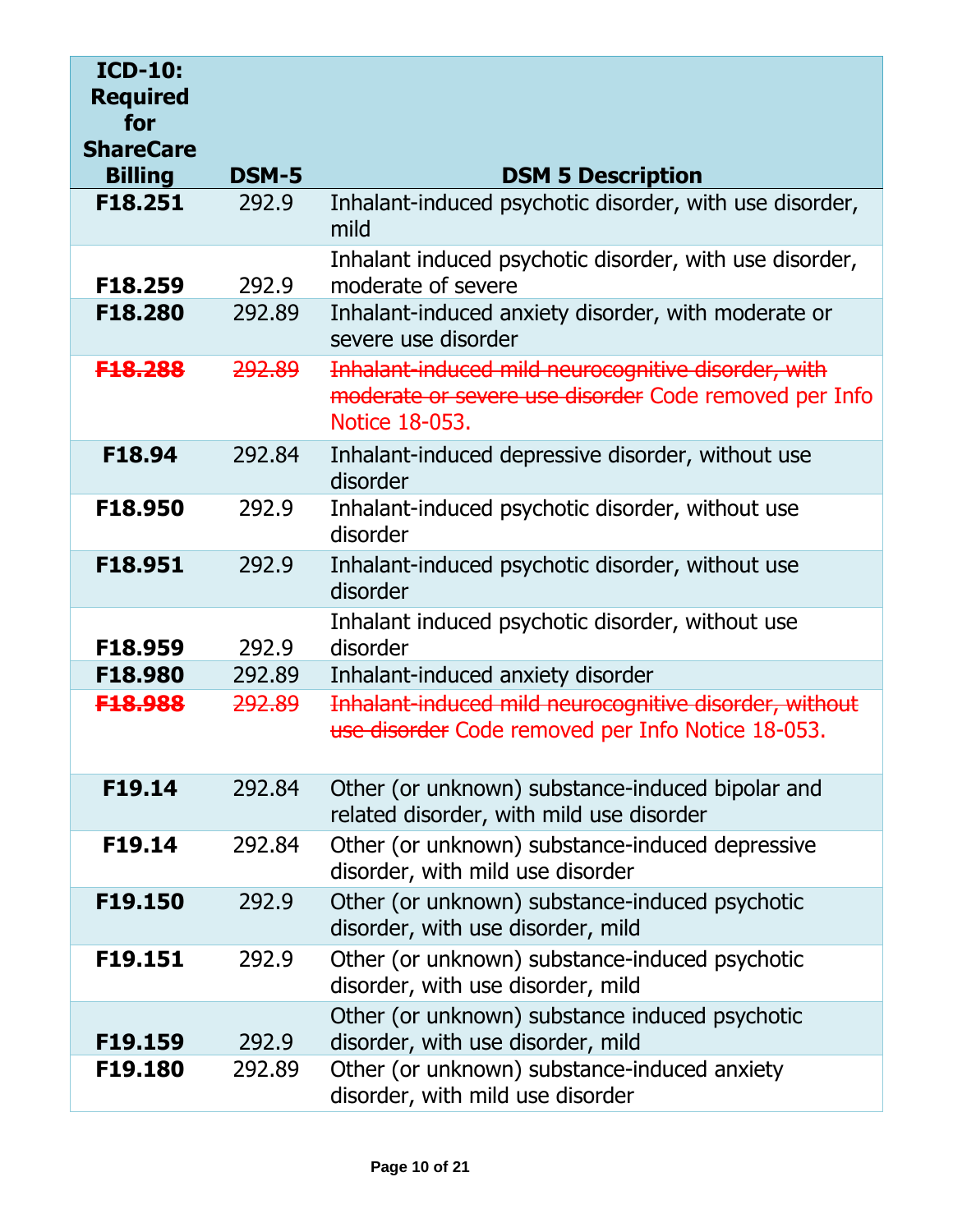| <b>ICD-10:</b><br><b>Required</b><br>for<br><b>ShareCare</b> |              |                                                                                                                      |
|--------------------------------------------------------------|--------------|----------------------------------------------------------------------------------------------------------------------|
| <b>Billing</b>                                               | <b>DSM-5</b> | <b>DSM 5 Description</b>                                                                                             |
| F19.24                                                       | 292,84       | Other (or unknown) substance-induced bipolar and<br>related disorder, with moderate or severe use disorder           |
| F19.24                                                       | 292.84       | Other (or unknown) substance-induced depressive<br>disorder, with moderate or severe use disorder                    |
| F19.250                                                      | 292.9        | Other (or unknown) substance-induced psychotic<br>disorder, with use disorder, moderate or severe                    |
| F19.251                                                      | 292.9        | Other (or unknown) substance-induced psychotic<br>disorder, with use disorder, moderate or severe                    |
| F19.259                                                      | 292.9        | Other (or unknown) substance induced psychotic<br>disorder, with use disorder, moderate or severe                    |
| F19.280                                                      | 292.89       | Other (or unknown) substance-induced anxiety<br>disorder, with moderate or severe use disorder                       |
| F19.94                                                       | 292.84       | Other (or unknown) substance-induced bipolar and<br>related disorder, without use disorder                           |
| F19.94                                                       | 292.84       | Other (or unknown) substance-induced depressive<br>disorder, without use disorder                                    |
| F19.950                                                      | 292.9        | Other (or unknown) substance-induced psychotic<br>disorder, without use disorder                                     |
| F19.951                                                      | 292.9        | Other (or unknown) substance-induced psychotic<br>disorder, without use disorder                                     |
| F19.959                                                      | 292.9        | Other (or unknown) substance induced psychotic<br>disorder, without use disorder                                     |
| F19.980                                                      | 292.89       | Other (or unknown) substance-induced anxiety<br>disorder, without use disorder                                       |
| <del>19.982</del>                                            | 292.85       | Other (or unknown) substance induced sleep disorder,<br>without use disorder Code removed per Info Notice<br>18-053. |
| F <sub>20.0</sub>                                            | 295.30       | Schizophrenia, paranoid type (must use DSM-IV-TR<br>manual)                                                          |
| F20.1                                                        | 295.10       | Schizophrenia, disorganized type (must use DSM-IV-TR<br>manual)                                                      |
| F <sub>20.2</sub>                                            | 295.20       | Schizophrenia, catatonic type (must use DSM-IV-TR<br>manual)                                                         |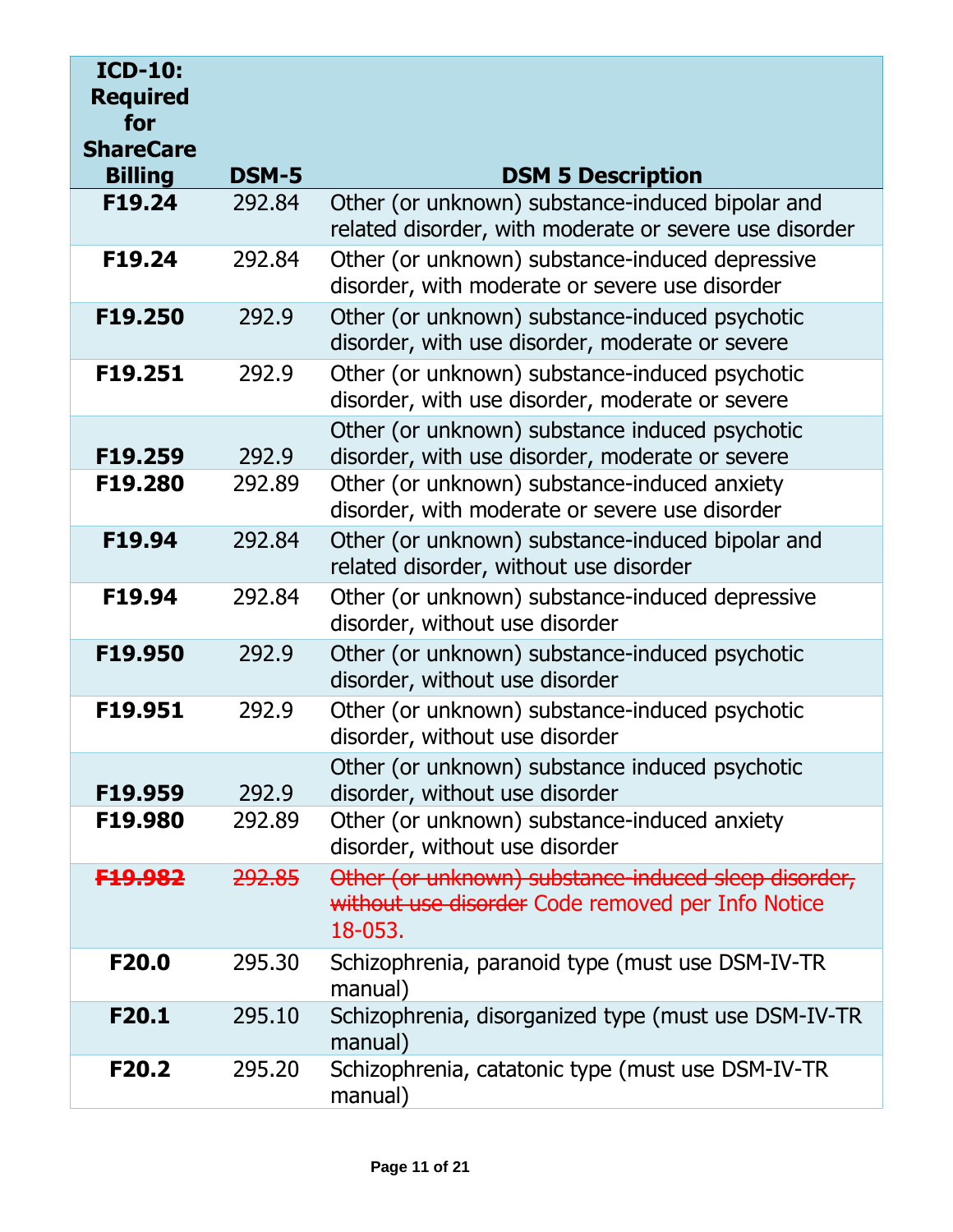| <b>ICD-10:</b><br><b>Required</b><br>for<br><b>ShareCare</b> |              |                                                                                                                                                            |
|--------------------------------------------------------------|--------------|------------------------------------------------------------------------------------------------------------------------------------------------------------|
| <b>Billing</b>                                               | <b>DSM-5</b> | <b>DSM 5 Description</b>                                                                                                                                   |
| F20.3                                                        | 295.90       | Schizophrenia, undifferentiated type (must use DSM-IV-<br>TR manual)                                                                                       |
| F20.5                                                        | 295.60       | Schizophrenia, residual type (must use DSM-IV-TR<br>manual)                                                                                                |
| F20.81                                                       | 295.4        | Schizophreniform disorder                                                                                                                                  |
| F20.89                                                       | 298.9        | Unspecified schizophrenia spectrum and other psychotic<br>disorder                                                                                         |
| F <sub>20.9</sub>                                            | 295.9        | Schizophrenia                                                                                                                                              |
| <b>F21</b>                                                   | 301.22       | Schizotypal personality disorder                                                                                                                           |
| <b>F22</b>                                                   | 297.1        | Delusional disorder                                                                                                                                        |
| <b>F23</b>                                                   | 298.8        | Brief psychotic disorder                                                                                                                                   |
| <b>F24</b>                                                   | 297.3        | Shared psychotic disorder (must use DSM-IV-TR<br>manual)                                                                                                   |
| F <sub>25.0</sub>                                            | 295.7        | Schizoaffective disorder, bipolar type                                                                                                                     |
| F25.1                                                        | 295.7        | Schizoaffective disorder, depressive type                                                                                                                  |
| F25.8                                                        | 295.70       | Schizoaffective disorder, unspecified (for reference,<br>ICD-10: Other Schizoaffective disorders)                                                          |
| F <sub>25.9</sub>                                            | 295.70       | Schizoaffective disorder, unspecified (for reference,<br>ICD-10: Schizoaffective disorder, unspecified)                                                    |
| <b>F28</b>                                                   | 298.8        | Other specified schizophrenia spectrum and other<br>psychotic disorder                                                                                     |
| F <sub>29</sub>                                              | 298.9        | Unspecified schizophrenia spectrum and other psychotic<br>disorder                                                                                         |
| F30.10                                                       | 296.40       | Bipolar I disorder, Current or most recent episode<br>manic, unspecified (for reference, ICD-10: Manic<br>episode without psychotic symptoms, Unspecified) |
| F30.11                                                       | 296.41       | Bipolar I disorder, Current or most recent episode<br>manic, Manic (for reference, ICD-10: Manic episode<br>without psychotic symptoms, Mild)              |
| F30.12                                                       | 296.42       | Bipolar I disorder, Current or most recent episode<br>manic, Moderate (for reference, ICD-10: Manic episode<br>without psychotic symptoms, Moderate)       |
| F30.13                                                       | 296.43       | Bipolar I disorder, Current or most recent episode<br>manic, severe (for reference, ICD-10: Manic episode<br>without psychotic symptoms, Severe)           |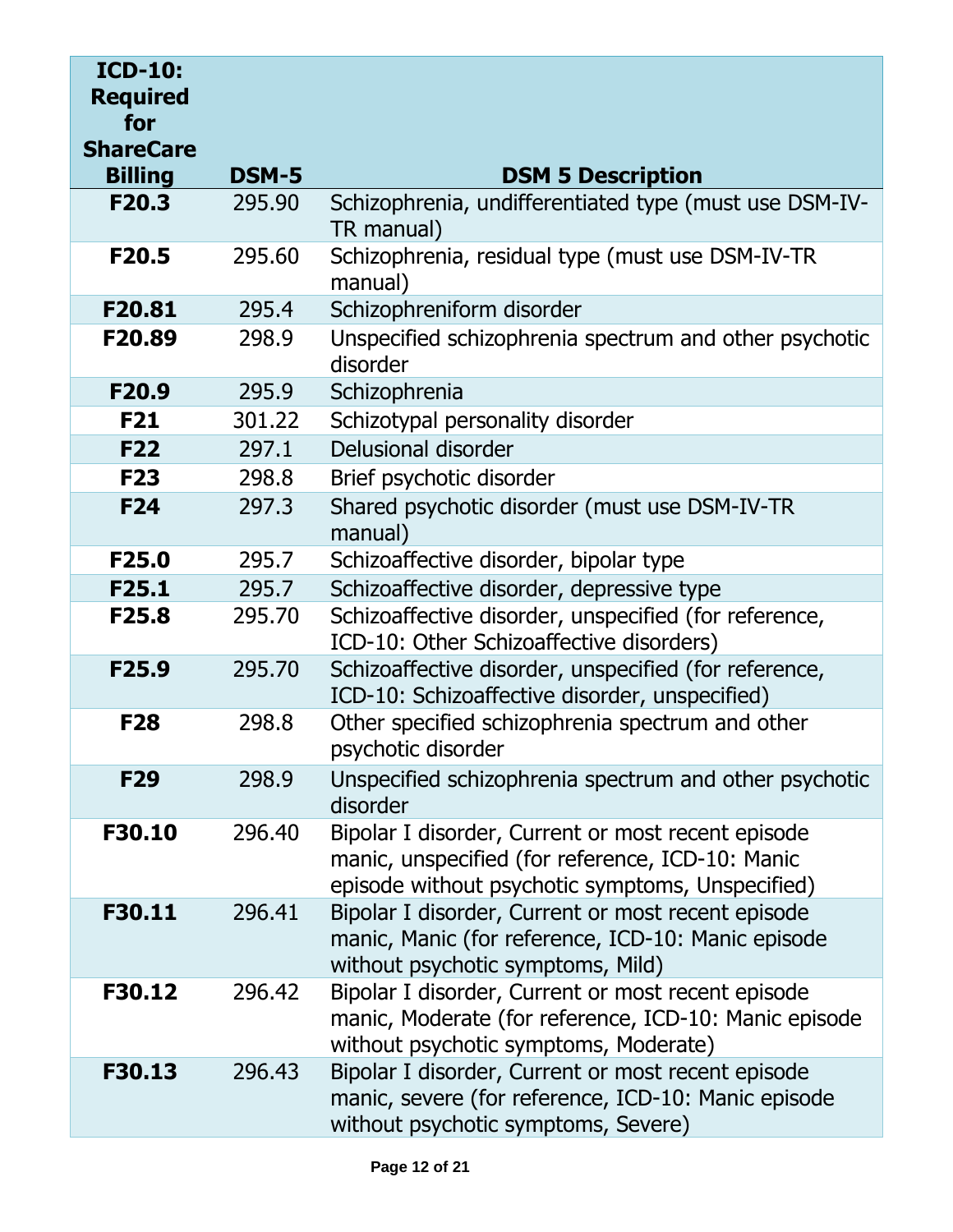| <b>ICD-10:</b><br><b>Required</b><br>for |        |                                                                                                                                                                 |
|------------------------------------------|--------|-----------------------------------------------------------------------------------------------------------------------------------------------------------------|
| <b>ShareCare</b><br><b>Billing</b>       | DSM-5  | <b>DSM 5 Description</b>                                                                                                                                        |
| F30.2                                    | 296.44 | Bipolar I disorder, Current or most recent episode<br>manic, with psychotic features (for reference, ICD-10:<br>Manic episode, Severe, with psychotic symptoms) |
| F30.3                                    | 296.45 | Bipolar I disorder, Current or most recent episode<br>manic, In partial remission (for reference, ICD-10:<br>Manic episode in partial remission)                |
| F30.8                                    | 296.40 | Bipolar I disorder, Current or most recent episode<br>manic, Unspecified (for reference, ICD-10: Other manic<br>episodes)                                       |
| F30.9                                    | 296.40 | Bipolar I disorder, Current or most recent episode<br>manic, Unspecified (for reference, ICD-10: Manic<br>episode, Unspecified)                                 |
| F31.0                                    | 296.4  | Bipolar I disorder, Current or most recent episode<br>hypomanic                                                                                                 |
| F31.10                                   | 296.4  | Bipolar I disorder, Current or most episode manic,<br><b>Unspecified</b>                                                                                        |
| F31.11                                   | 296.41 | Bipolar I disorder, Current or most recent episode<br>manic, Mild                                                                                               |
| F31.12                                   | 296.42 | Bipolar I disorder, Current or most recent episode<br>manic, Moderate                                                                                           |
| F31.13                                   | 296.43 | Bipolar I disorder, Current or most recent episode<br>manic, Severe                                                                                             |
| F31.2                                    | 296.44 | Bipolar I disorder, Current or most recent episode<br>manic, with psychotic features                                                                            |
| F31.30                                   | 296.50 | Bipolar I disorder, Current or most recent episode<br>depressed, Unspecified                                                                                    |
| F31.31                                   | 296.51 | Bipolar I disorder, Current or most recent episode<br>depressed, Mild                                                                                           |
| F31.32                                   | 296.52 | Bipolar I disorder, Current or most recent episode<br>depressed, Moderate                                                                                       |
| <b>F31.4</b>                             | 296.53 | Bipolar I disorder, Current or most recent episode<br>depressed, Severe                                                                                         |
| F31.5                                    | 296.54 | Bipolar I disorder, Current or most recent episode<br>depressed, with psychotic features                                                                        |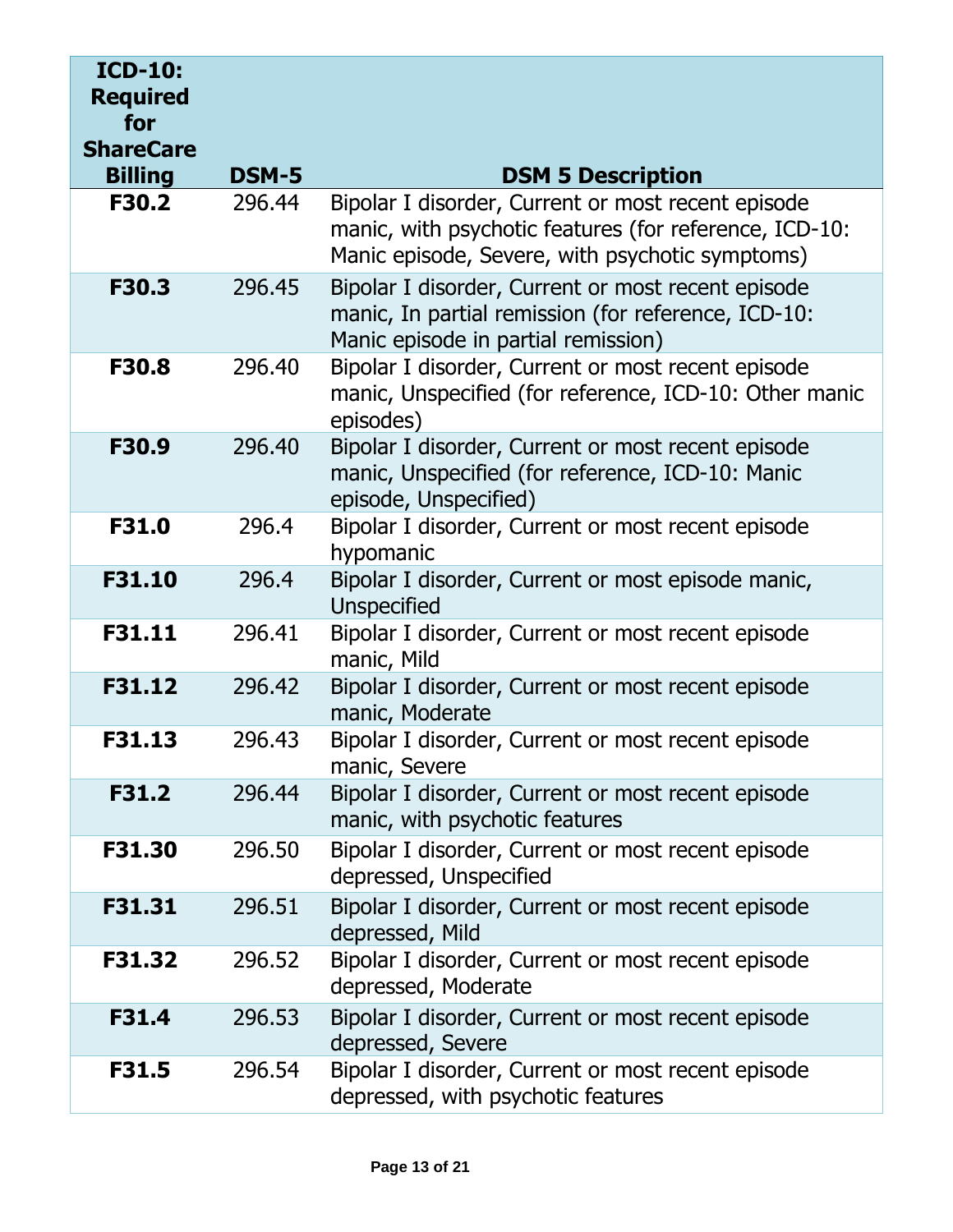| <b>ICD-10:</b><br><b>Required</b><br>for<br><b>ShareCare</b> |                   |                                                                                                                                                                              |
|--------------------------------------------------------------|-------------------|------------------------------------------------------------------------------------------------------------------------------------------------------------------------------|
| <b>Billing</b>                                               | <b>DSM-5</b>      | <b>DSM 5 Description</b>                                                                                                                                                     |
| F31.60                                                       | 296.7             | Bipolar I disorder, Current or most recent episode<br>Unspecified (for reference, ICD-10: Bipolar disorder,<br>Current episode mixed, Unspecified)                           |
| F31.61                                                       | 296.89            | Bipolar II disorder, with mixed features                                                                                                                                     |
| F31.63                                                       | 296.7             | Bipolar I disorder, Current or most recent episode<br>unspecified (for reference, ICD-10: Bipolar disorder,<br>Current episode mixed, Moderate)                              |
| F31.63                                                       | 296.7             | Bipolar I disorder, Current or most recent episode<br>unspecified (for reference, ICD-10: Bipolar disorder,<br>Current episode mixed, Severe, without psychotic<br>features) |
| F31.63                                                       | 296.7             | Bipolar I disorder, Current or most recent episode<br>unspecified (for reference, ICD-10: Bipolar disorder,<br>Current episode mixed, Severe, with psychotic features)       |
| F31.71                                                       | 296.45            | Bipolar I disorder, Current or most recent episode<br>hypomanic, In partial remission                                                                                        |
| F31.72                                                       | <del>296.46</del> | Bipolar I disorder, current or most recent episode<br>hypomanic, in full remission Code removed per Info<br>Notice 18-053.                                                   |
| F31.73                                                       | 296.45            | Bipolar I disorder, Current or most recent episode<br>manic, In partial remission                                                                                            |
| F31.75                                                       | 296.55            | Bipolar I disorder, Current or most recent episode<br>depressed, In partial remission                                                                                        |
| F31.77                                                       | 296.55            | Bipolar I disorder, Current or most recent episode<br>depressed, In partial remission, with mixed features                                                                   |
| F31.81                                                       | 296.89            | Bipolar II disorder                                                                                                                                                          |
| F31.89                                                       | 296.89            | Other specified bipolar and related disorder                                                                                                                                 |
| F31.9                                                        | 296.4             | Bipolar I disorder, Current or most recent episode<br>Hypomanic, Unspecified                                                                                                 |
| F31.9                                                        | 296.4             | Bipolar I disorder, Current or most recent episode<br>manic, Unspecified                                                                                                     |
| F31.9                                                        | 296.5             | Bipolar I disorder, Current or most recent episode<br>depressed, Unspecified                                                                                                 |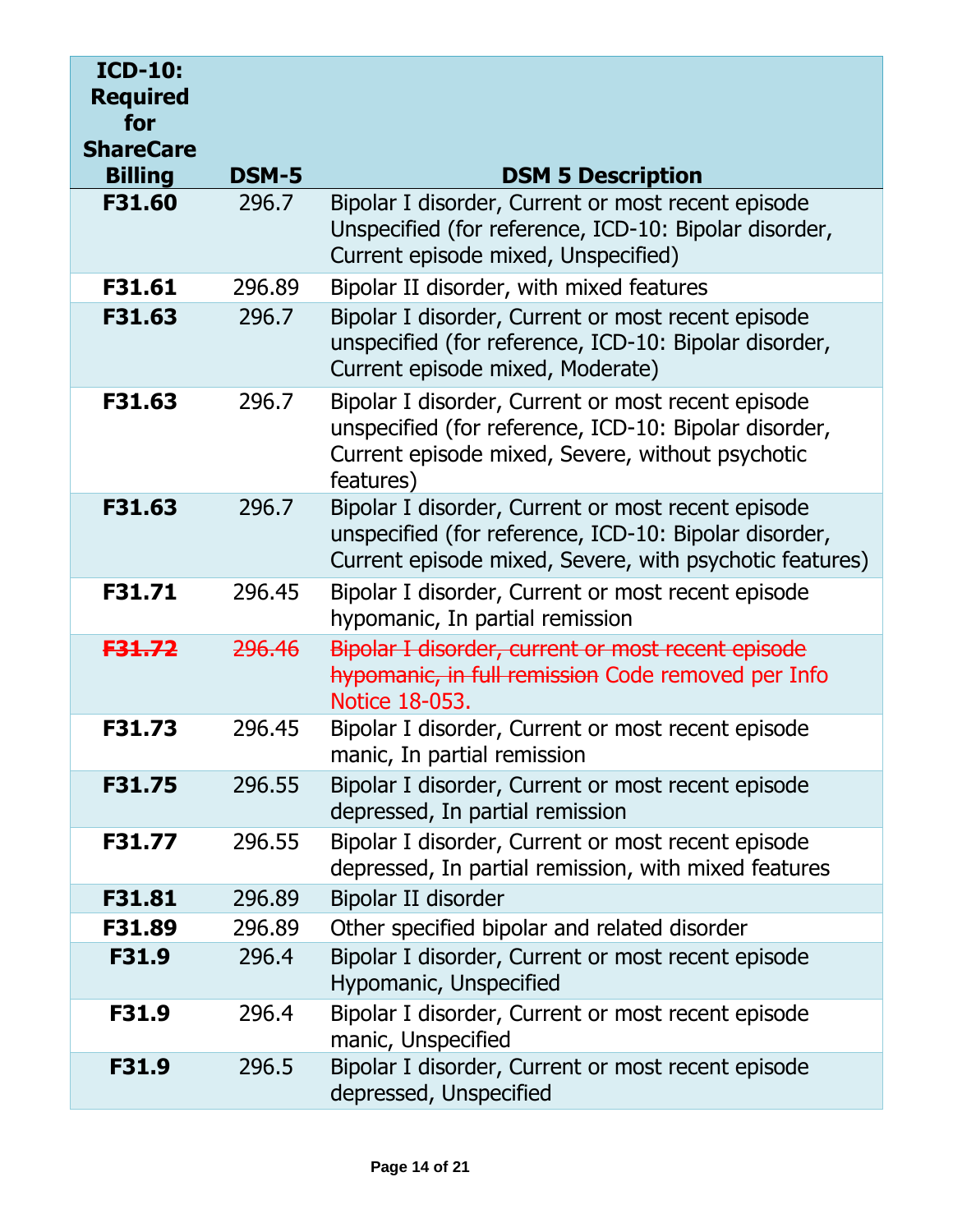| <b>ICD-10:</b><br><b>Required</b><br>for<br><b>ShareCare</b> |              |                                                                                                             |
|--------------------------------------------------------------|--------------|-------------------------------------------------------------------------------------------------------------|
| <b>Billing</b>                                               | <b>DSM-5</b> | <b>DSM 5 Description</b>                                                                                    |
| F31.9                                                        | 296.7        | Bipolar I disorder, Current or most recent episode<br>Unspecified                                           |
| F31.9                                                        | 296.8        | Unspecified bipolar and related disorder                                                                    |
| F32.0                                                        | 296.21       | Major depressive disorder, Single episode, Mild                                                             |
| F32.1                                                        | 296.22       | Major depressive disorder, Single episode, Moderate                                                         |
| F32.2                                                        | 296.23       | Major depressive disorder, Single episode, Severe                                                           |
| F32.3                                                        | 296.24       | Major depressive disorder, Single episode, with<br>psychotic features                                       |
| F32.4                                                        | 296.25       | Major depressive disorder, Single episode, In partial<br>remission                                          |
| F32.9                                                        | 296.2        | Major depressive disorder, Single episode, Unspecified                                                      |
| F33.0                                                        | 296.31       | Major depressive disorder, Recurrent episode, Mild                                                          |
| F33.1                                                        | 296.32       | Major depressive disorder, Recurrent episode, Moderate                                                      |
| <b>F33.2</b>                                                 | 296.33       | Major depressive disorder, Recurrent episode, Severe                                                        |
| F33.3                                                        | 296.34       | Major depressive disorder, Recurrent episode, with<br>psychotic features                                    |
| F33.41                                                       | 296.35       | Major depressive disorder, Recurrent episode, In partial<br>remission                                       |
| F33.8                                                        | 296.30       | Major depressive disorder, Recurrent episode,<br><b>Unspecified</b>                                         |
| F33.9                                                        | 296.30       | Major depressive disorder, Recurrent episode,<br>Unspecified                                                |
| F34.0                                                        | 301.13       | Cyclothymic disorder                                                                                        |
| F34.1                                                        | 300.4        | Persistent depressive disorder (dysthymia)                                                                  |
| F34.81                                                       | 296.99       | Disruptive mood dysregulation disorder                                                                      |
| F34.89                                                       | 311          | Other specified depressive disorder (for reference, ICD-<br>10: Other specified persistent mood disorder)   |
| F34.9                                                        | 300.4        | Persistent depressive disorder (dysthymia) (for<br>reference, ICD-10: Persistent mood [affective] disorder) |
| <b>F39</b>                                                   | 311          | Unspecified depressive disorder (for reference, ICD-10:<br>Unspecified mood [affective] disorder)           |
| F40.00                                                       | 300.22       | Agoraphobia                                                                                                 |
| F40.01                                                       | 300.21       | Agoraphobia with panic disorder (must use DSM-IV-TR)<br>manual)                                             |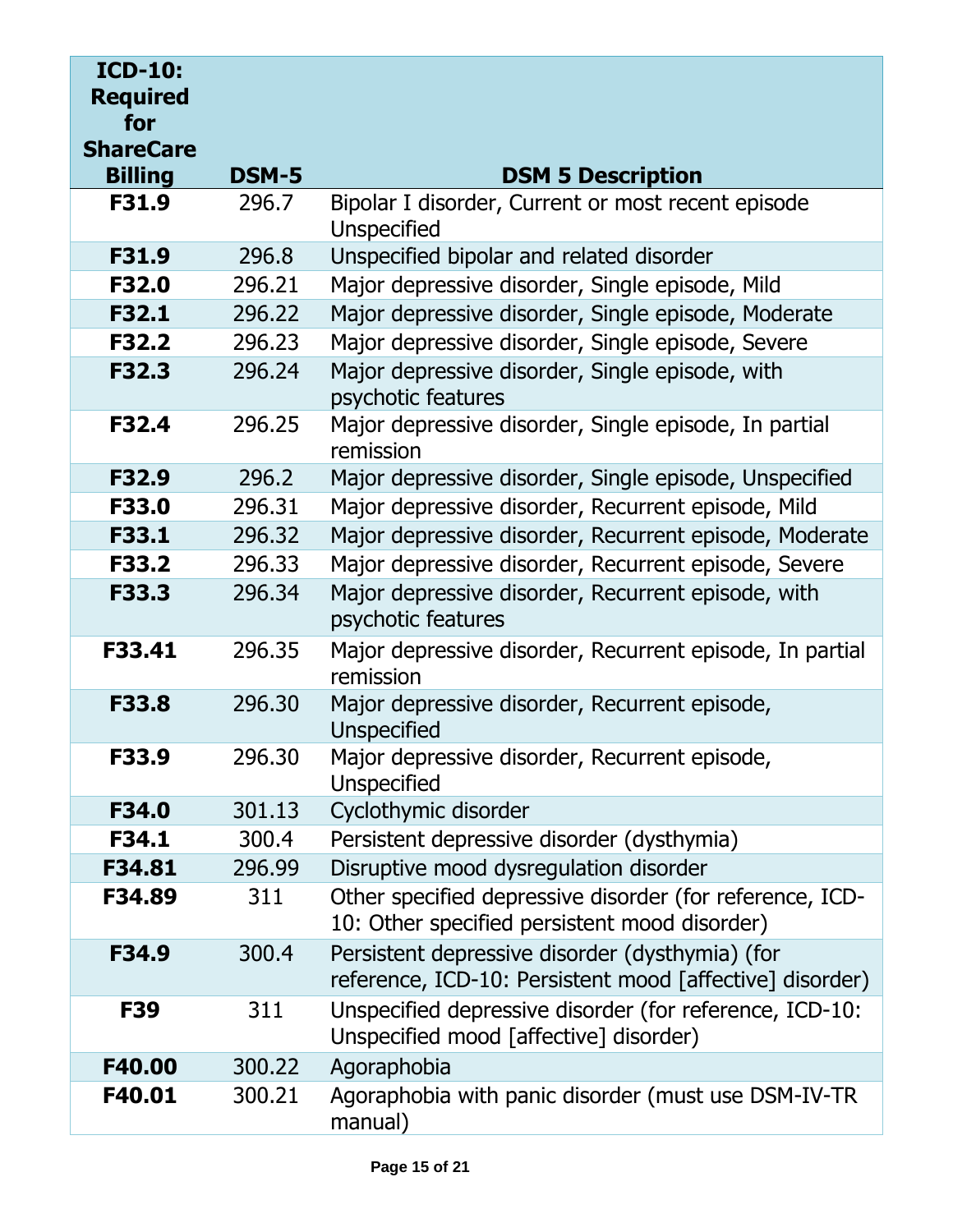| <b>ICD-10:</b><br><b>Required</b><br>for<br><b>ShareCare</b> |              |                                                                                        |
|--------------------------------------------------------------|--------------|----------------------------------------------------------------------------------------|
| <b>Billing</b>                                               | <b>DSM-5</b> | <b>DSM 5 Description</b>                                                               |
| F40.02                                                       | 300.01       | Agoraphobia without panic disorder (must use DSM-IV-<br>TR manual)                     |
| F40.10                                                       | 300.23       | Social anxiety disorder (social phobia)                                                |
| F40.11                                                       | 300.23       | Social anxiety disorder (social phobia)                                                |
| F40.210                                                      | 300.29       | Specific phobia, Animal (for reference, ICD-10:<br>arachnophobia)                      |
| F40.218                                                      | 300.29       | Specific phobia, Animal                                                                |
| F40.220                                                      | 300.29       | Specific phobia, Natural environment (for reference,<br>ICD-10: Fear of thunderstorms) |
| F40.228                                                      | 300.29       | Specific phobia, Natural environment                                                   |
| F40.230                                                      | 300.29       | Specific phobia, Fear of blood                                                         |
| F40.231                                                      | 300.29       | Specific phobia, Fear of injections and transfusions                                   |
| F40.232                                                      | 300.29       | Specific phobia, Fear of other medical care                                            |
| F40.233                                                      | 300.29       | Specific phobia, Fear of injury                                                        |
| F40.240                                                      | 300.29       | Specific phobia, Situational (for reference, ICD-10:<br>Claustrophobia)                |
| F40.241                                                      | 300.29       | Specific phobia, Natural environment (for reference,<br>ICD-10: Acrophobia)            |
| F40.242                                                      | 300.29       | Specific phobia, Situational (for reference, ICD-10: Fear<br>of bridges)               |
| F40.243                                                      | 300.29       | Specific phobia, Situational (for reference, ICD-10: Fear<br>of flying)                |
| F40.248                                                      | 300.29       | Specific phobia, Situational                                                           |
| F40.290                                                      | 300.29       | Specific phobia, Other (for reference, ICD-10:<br>Androphobia)                         |
| F40.291                                                      | 300.29       | Specific phobia, Other (for reference, ICD-10:<br>Gynophobia)                          |
| F40.298                                                      | 300.29       | Specific phobia, Other                                                                 |
| F40.8                                                        | 300.00       | Unspecified anxiety disorder                                                           |
| F41.0                                                        | 300.01       | Panic disorder                                                                         |
| F41.1                                                        | 300.02       | Generalized anxiety disorder                                                           |
| F41.3                                                        | 300          | Unspecified anxiety disorder (for reference, ICD-10:<br>Other mixed anxiety disorders) |
| F41.8                                                        | 300.09       | Other specified anxiety disorder                                                       |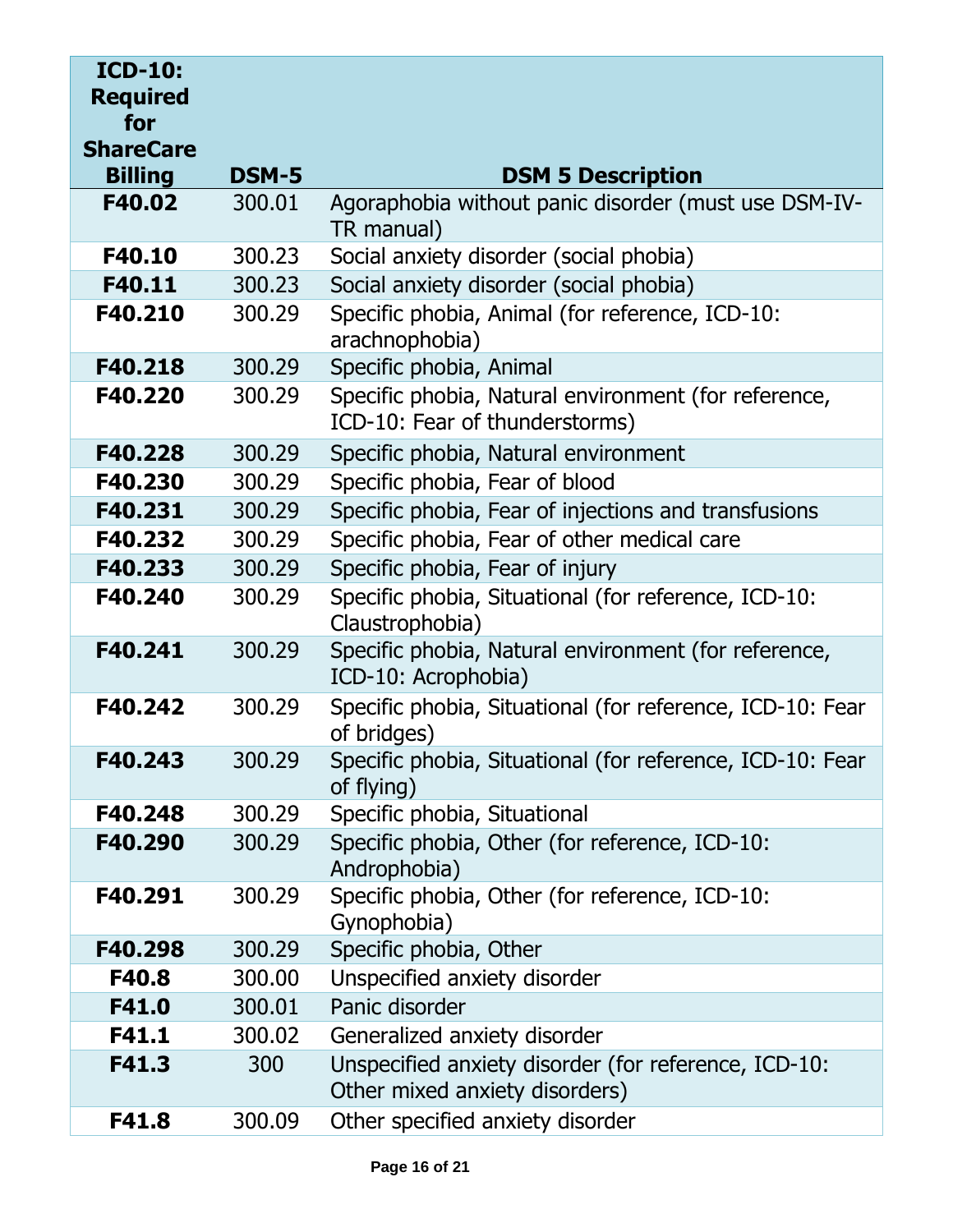| <b>ICD-10:</b><br><b>Required</b><br>for<br><b>ShareCare</b> |              |                                                                                             |
|--------------------------------------------------------------|--------------|---------------------------------------------------------------------------------------------|
| <b>Billing</b>                                               | <b>DSM-5</b> | <b>DSM 5 Description</b>                                                                    |
| F41.9                                                        | 300          | Unspecified anxiety disorder                                                                |
| F42.2                                                        | 300.3        | Obsessive-compulsive disorder                                                               |
| F42.3                                                        | 300.3        | Hoarding disorder                                                                           |
| F42.4                                                        | 698.4        | Excoriation (skin-picking) disorder                                                         |
| F42.8                                                        | 300.3        | Other specified obsessive-compulsive and related<br>disorder                                |
| F42.9                                                        | 300.3        | Unspecified obsessive-compulsive and related disorder                                       |
| F43.0                                                        | 308.3        | Acute stress disorder                                                                       |
| F43.10                                                       | 309.81       | Posttraumatic stress disorder                                                               |
| F43.11                                                       | 308.3        | Acute stress disorder                                                                       |
| F43.12                                                       | 309.81       | Posttraumatic stress disorder                                                               |
| F43.20                                                       | 309.9        | Adjustment disorder, Unspecified                                                            |
| F43.21                                                       | 309          | Adjustment disorder, with depressed mood                                                    |
| F43.22                                                       | 309.24       | Adjustment disorder, with anxiety                                                           |
| F43.23                                                       | 309.28       | Adjustment disorder, with mixed anxiety and depressed<br>mood                               |
| F43.24                                                       | 309.3        | Adjustment disorder, with disturbance of conduct                                            |
| F43.25                                                       | 309.4        | Adjustment disorder, with mixed disturbance of<br>emotions and conduct                      |
| F43.29                                                       | 309.9        | Adjustment disorder, Unspecified                                                            |
| F43.8                                                        | 309.89       | Other specified trauma- and stressor-related disorder                                       |
| F43.9                                                        | 309.9        | Unspecified trauma- and stressor-related disorder                                           |
| F44.0                                                        | 300.12       | Dissociative amnesia                                                                        |
| F44.1                                                        | 300.13       | Dissociative amnesia, with dissociative fugue                                               |
| F44.2                                                        | 300.15       | Other specified dissociative disorder (for reference, ICD-<br>10:, Dissociative stupor)     |
| F44.4                                                        | 300.11       | Conversion disorder (Functional neurological symptom<br>disorder), with abnormal movement   |
| F44.4                                                        | 300.11       | Conversion disorder (Functional neurological symptom<br>disorder), with speech symptoms     |
| F44.4                                                        | 300.11       | Conversion disorder (Functional neurological symptom<br>disorder), with swallowing symptoms |
| F44.4                                                        | 300.11       | Conversion disorder (Functional neurological symptom<br>disorder), with weakness/paralysis  |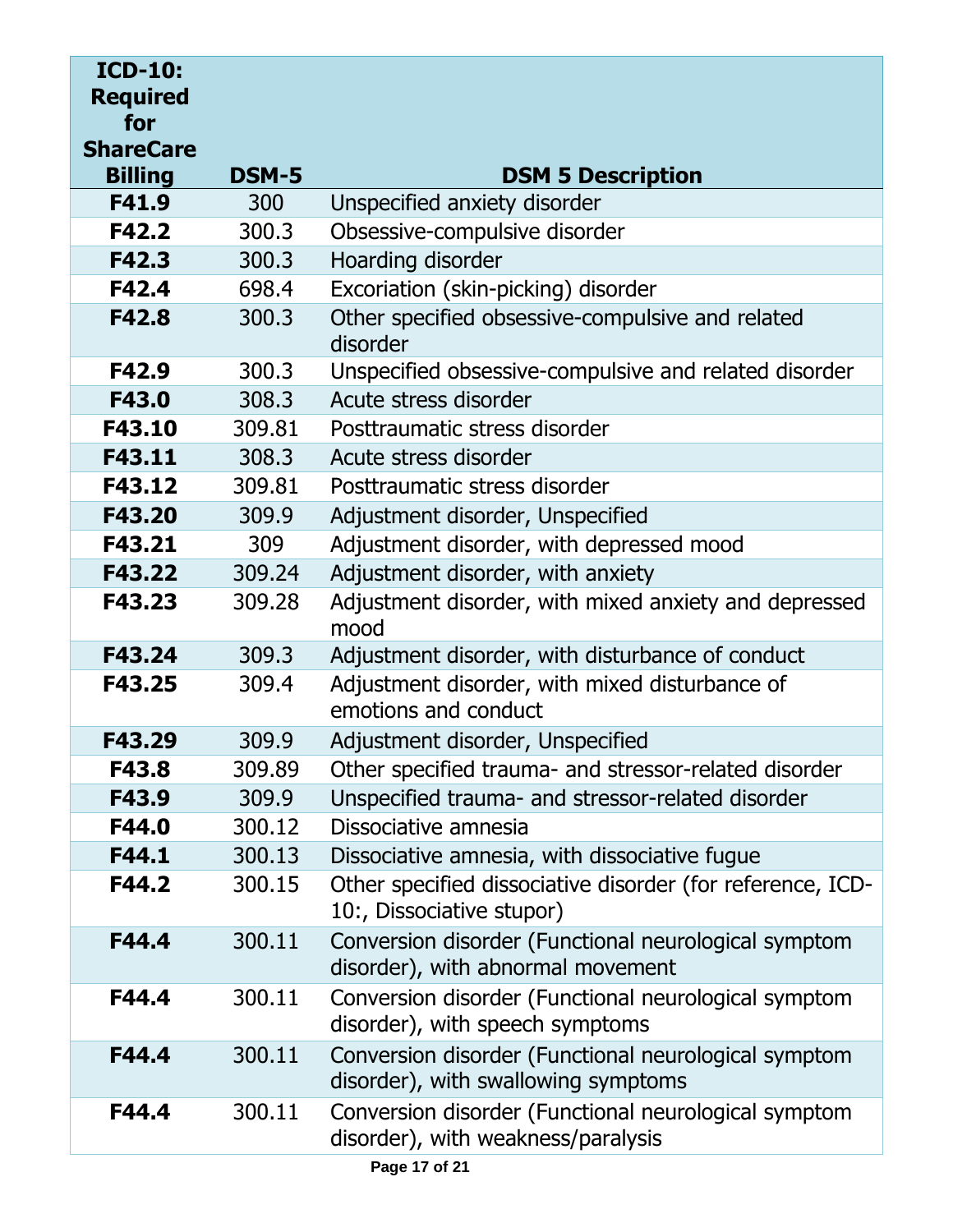| <b>ICD-10:</b><br><b>Required</b><br>for |              |                                                                                                               |
|------------------------------------------|--------------|---------------------------------------------------------------------------------------------------------------|
| <b>ShareCare</b>                         |              |                                                                                                               |
| <b>Billing</b>                           | <b>DSM-5</b> | <b>DSM 5 Description</b>                                                                                      |
| F44.5                                    | 300.11       | Conversion disorder (Functional neurological symptom<br>disorder), with attacks or seizures                   |
| F44.6                                    | 300.11       | Conversion disorder (Functional neurological symptom<br>disorder), with anesthesia or sensory loss            |
| F44.6                                    | 300.11       | Conversion disorder (Functional neurological symptom<br>disorder), with special sensory symptoms              |
| F44.7                                    | 300.11       | Conversion disorder (Functional neurological symptom<br>disorder), with mixed symptoms                        |
| F44.81                                   | 300.14       | Dissociative identity disorder                                                                                |
| F44.89                                   | 300.15       | Other specified disassociate disorder (for reference,<br>ICD-10: Other dissociative and conversion disorders) |
| F44.9                                    | 300.15       | Unspecified dissociative disorder                                                                             |
| F45.0                                    | 300.81       | Somatization disorder (must use DSM-IV-TR manual)                                                             |
| F45.1                                    | 300.82       | Somatic symptom disorder                                                                                      |
| F45.20                                   | 300.7        | Illness anxiety disorder (for reference, ICD-10:<br>Hypochondriacal disorder, Unspecified)                    |
| F45.21                                   | 300.7        | Illness anxiety disorder                                                                                      |
| F45.22                                   | 300.7        | Body dysmorphic disorder                                                                                      |
| F45.29                                   | 300.7        | Illness anxiety disorder (for reference, ICD-10: Other<br>hypochondriacal disorder)                           |
| F45.42                                   | 307.80       | Unspecified somatic symptom and related disorder                                                              |
| F45.51                                   | 307.80       | Unspecified somatic symptom and related disorder                                                              |
| F45.8                                    | 300.82       | Somatic symptom disorder (for reference, ICD-10:<br>Other somatoform disorders)                               |
| F45.9                                    | 300.82       | Unspecified somatic symptom and related disorder                                                              |
| F48.1                                    | 300.6        | Depersonalization/derealization disorder                                                                      |
| F50.00                                   | 307.50       | Unspecified feeding or eating disorder                                                                        |
| F50.01                                   | 307.1        | Anorexia nervosa, Restricting type                                                                            |
| F50.02                                   | 307.1        | Anorexia nervosa, Binge-eating/purging type                                                                   |
| <b>F50.2</b>                             | 307.51       | Bulimia nervosa                                                                                               |
| F50.81                                   | 307.51       | Binge-eating disorder                                                                                         |
| F50.82                                   | 307.59       | Avoidant/restrictive food intake disorder                                                                     |
| F50.89                                   | 307.52       | Pica, In adults                                                                                               |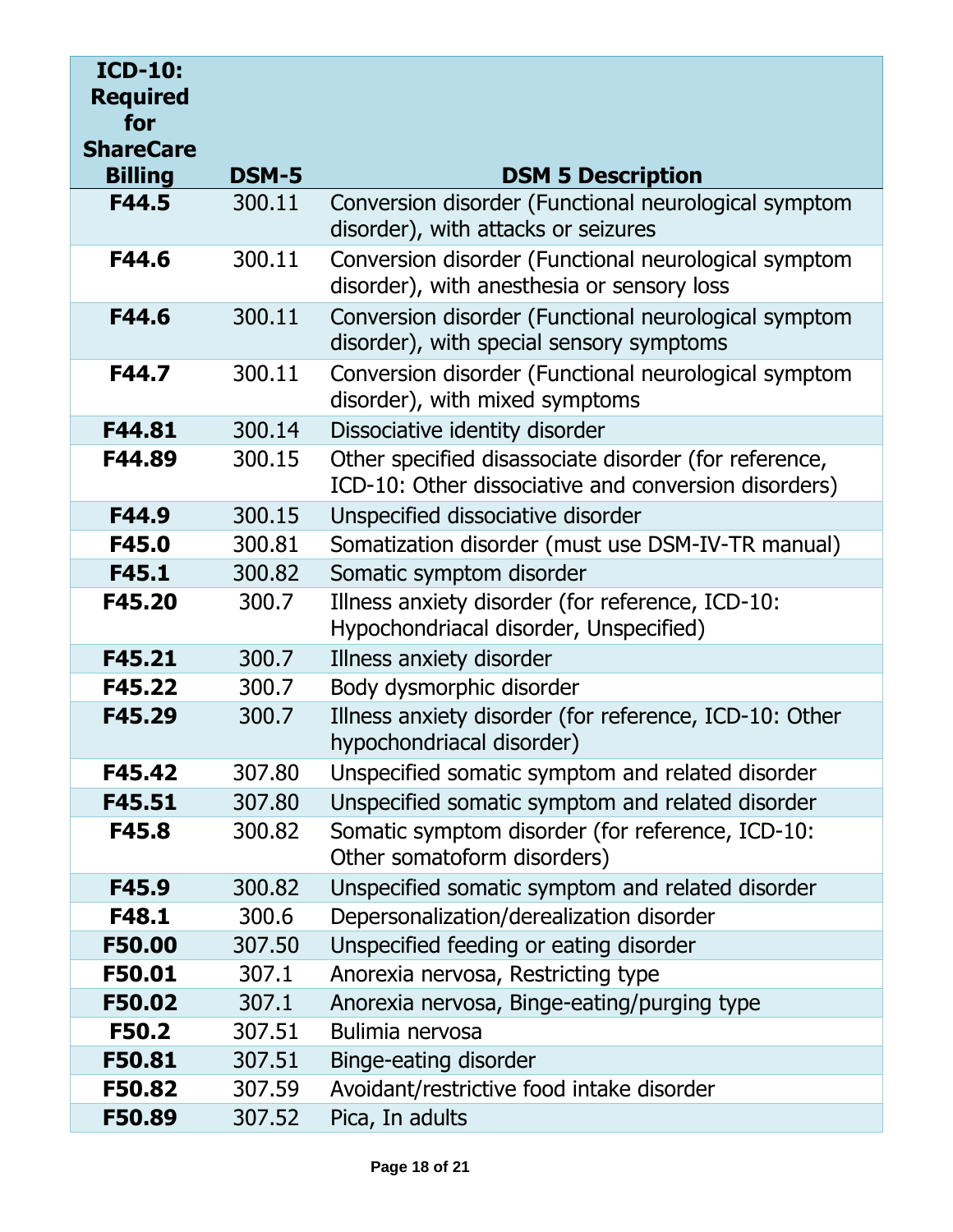| <b>ICD-10:</b><br><b>Required</b><br>for<br><b>ShareCare</b> |              |                                                                                               |
|--------------------------------------------------------------|--------------|-----------------------------------------------------------------------------------------------|
| <b>Billing</b>                                               | <b>DSM-5</b> | <b>DSM 5 Description</b>                                                                      |
| F50.89                                                       | 307.59       | Other specified feeding or eating disorder                                                    |
| F50.9                                                        | 307.5        | Unspecified feeding or eating disorder                                                        |
| F53.0                                                        | 296.23       | Major depressive disorder, Severe, Single episode with<br>peripartum onset                    |
| <b>F53.1</b>                                                 | 298.8        | Brief psychotic disorder, with peripartum onset                                               |
| F60.0                                                        | 301          | Paranoid personality disorder                                                                 |
| F60.1                                                        | 301.2        | Schizoid personality disorder                                                                 |
| F60.2                                                        | 301.7        | Antisocial personality disorder                                                               |
| F60.3                                                        | 301.83       | Borderline personality disorder                                                               |
| F60.4                                                        | 301.5        | Histrionic personality disorder                                                               |
| F60.5                                                        | 301.4        | Obsessive-compulsive personality disorder                                                     |
| F60.6                                                        | 301.82       | Avoidant personality disorder                                                                 |
| F60.7                                                        | 301.6        | Dependent personality disorder                                                                |
| F60.81                                                       | 301.81       | Narcissistic personality disorder                                                             |
| F60.9                                                        | 301.9        | Unspecified personality disorder                                                              |
| F63.1                                                        | 312.33       | Pyromania                                                                                     |
| F63.81                                                       | 312.34       | Intermittent explosive disorder                                                               |
| F63.89                                                       | 312.34       | Intermittent explosive disorder (for reference, ICD-10:<br>Other impulse disorder)            |
| F84.0                                                        | 299.00       | Autism Spectrum Disorder                                                                      |
| F84.2                                                        | 299.8        | Rett syndrome (must use DSM-IV-TR manual)                                                     |
| F84.3                                                        | 299.1        | Other childhood disintegrative disorder (must use DSM-<br>IV-TR manual)                       |
| F84.5                                                        | 299.8        | Asperger syndrome (must use DSM-IV-TR manual)                                                 |
| F84.8                                                        | 299.8        | Other pervasive developmental disorders (must use<br>DSM-IV-TR manual)                        |
| F84.9                                                        | 299.80       | Other pervasive developmental disorder (must use<br>DSM-IV-TR manual)                         |
| F90.0                                                        | 314          | Attention-deficit/hyperactivity disorder, Predominantly<br>inattentive presentation           |
| F90.1                                                        | 314.01       | Attention-deficit/hyperactivity disorder, Predominantly<br>hyperactive/impulsive presentation |
| F90.2                                                        | 314.01       | Attention-deficit/hyperactivity disorder, Combined<br>presentation<br>Page 19 of 21           |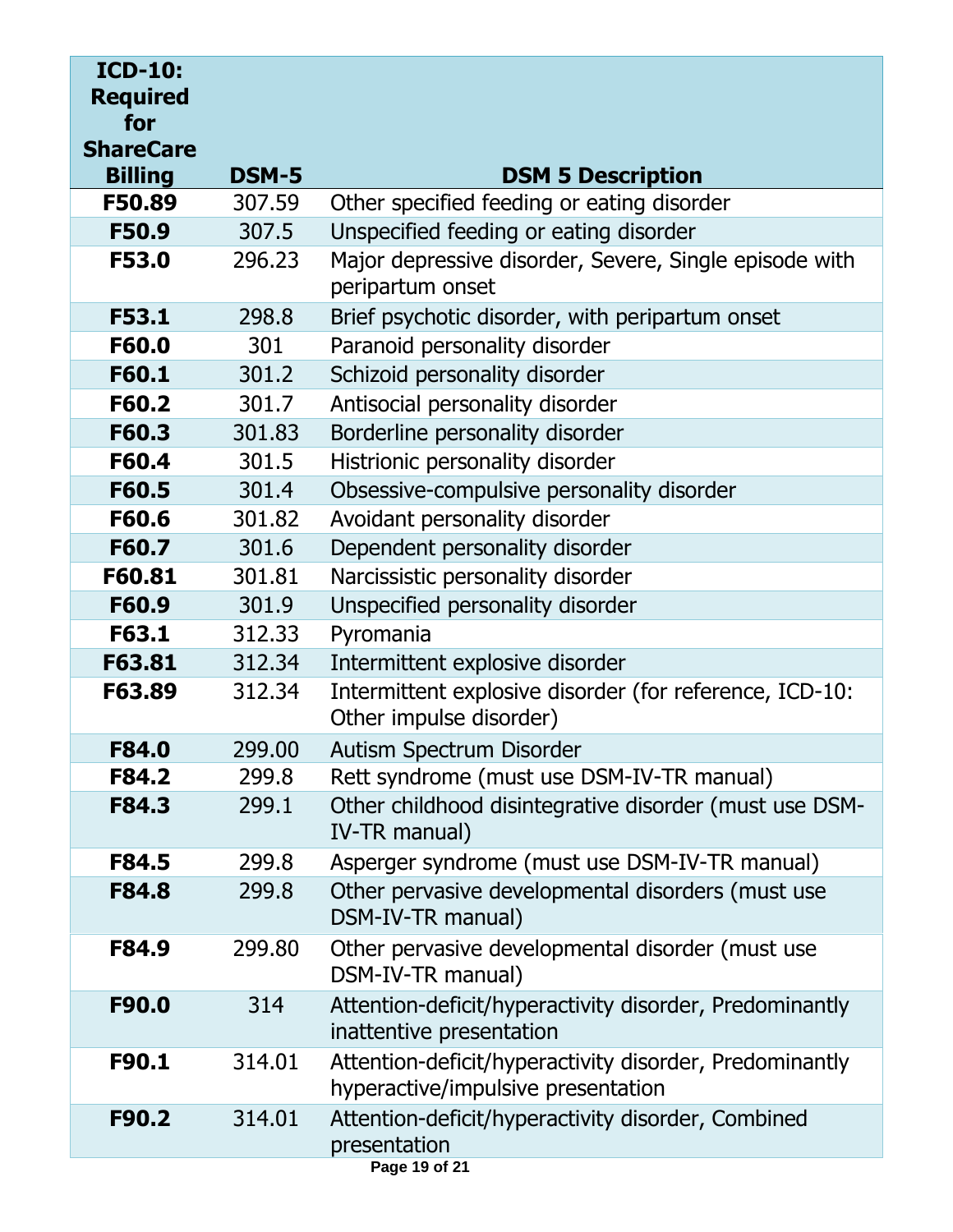| <b>ICD-10:</b><br><b>Required</b><br>for<br><b>ShareCare</b> |              |                                                                                                                                                                |
|--------------------------------------------------------------|--------------|----------------------------------------------------------------------------------------------------------------------------------------------------------------|
| <b>Billing</b>                                               | <b>DSM-5</b> | <b>DSM 5 Description</b>                                                                                                                                       |
| F90.8                                                        | 314.01       | Other specified attention-deficit/hyperactivity disorder                                                                                                       |
| F90.9                                                        | 314.01       | Unspecified attention-deficit/hyperactivity disorder                                                                                                           |
| F91.1                                                        | 312.81       | Conduct disorder, Childhood-onset type                                                                                                                         |
| F91.2                                                        | 312.82       | Conduct disorder, Adolescent-onset type                                                                                                                        |
| F91.3                                                        | 313.81       | Oppositional defiant disorder                                                                                                                                  |
| F91.8                                                        | 312.89       | Other specified disruptive, impulse-control, and conduct<br>disorder                                                                                           |
| F91.9                                                        | 312.89       | Conduct disorder, Unspecified onset                                                                                                                            |
| F91.9                                                        | 312.9        | Unspecified disruptive, impulse-control, and conduct<br>disorder                                                                                               |
| F93.0                                                        | 309.21       | Separation anxiety disorder                                                                                                                                    |
| F93.8                                                        | 313.9        | Disorder of infancy, childhood or adolescence, NOS<br>(must use DSM-IV-TR manual) (for reference, ICD-10:<br>Other childhood emotional disorders, unspecified) |
| F93.9                                                        | 313.9        | Disorder of infancy, childhood or adolescence NOS<br>(must use DSM-IV-TR manual) (for reference, ICD-10:<br>childhood emotional disorder, unspecified)         |
| F94.0                                                        | 313.23       | Selective mutism                                                                                                                                               |
| F94.1                                                        | 313.89       | Reactive attachment disorder                                                                                                                                   |
| F94.2                                                        | 313.89       | Disinhibited social engagement disorder                                                                                                                        |
| F95.0                                                        | 307.21       | Provisional tic disorder                                                                                                                                       |
| F95.1                                                        | 307.22       | Persistent (chronic) motor or vocal tic disorder                                                                                                               |
| F95.2                                                        | 307.23       | Tourette disorder                                                                                                                                              |
| F95.8                                                        | 307.2        | Other specified tic disorder                                                                                                                                   |
| F95.9                                                        | 307.2        | Tic disorder, Unspecified                                                                                                                                      |
| F98.0                                                        | 307.6        | Enuresis not due to a substance or known psychological<br>condition                                                                                            |
| F98.1                                                        | 307.7        | Encopresis not due to a substance or known<br>psychological condition                                                                                          |
| F98.21                                                       | 307.53       | <b>Rumination disorder</b>                                                                                                                                     |
| F98.29                                                       | 307.59       | Other specified feeding or eating disorder                                                                                                                     |
| F98.3                                                        |              | Pica in children                                                                                                                                               |
| F98.4                                                        | 307.3        | Stereotypic movement disorder                                                                                                                                  |
| G21.0                                                        | 333.92       | Neuroleptic Malignant Syndrome                                                                                                                                 |